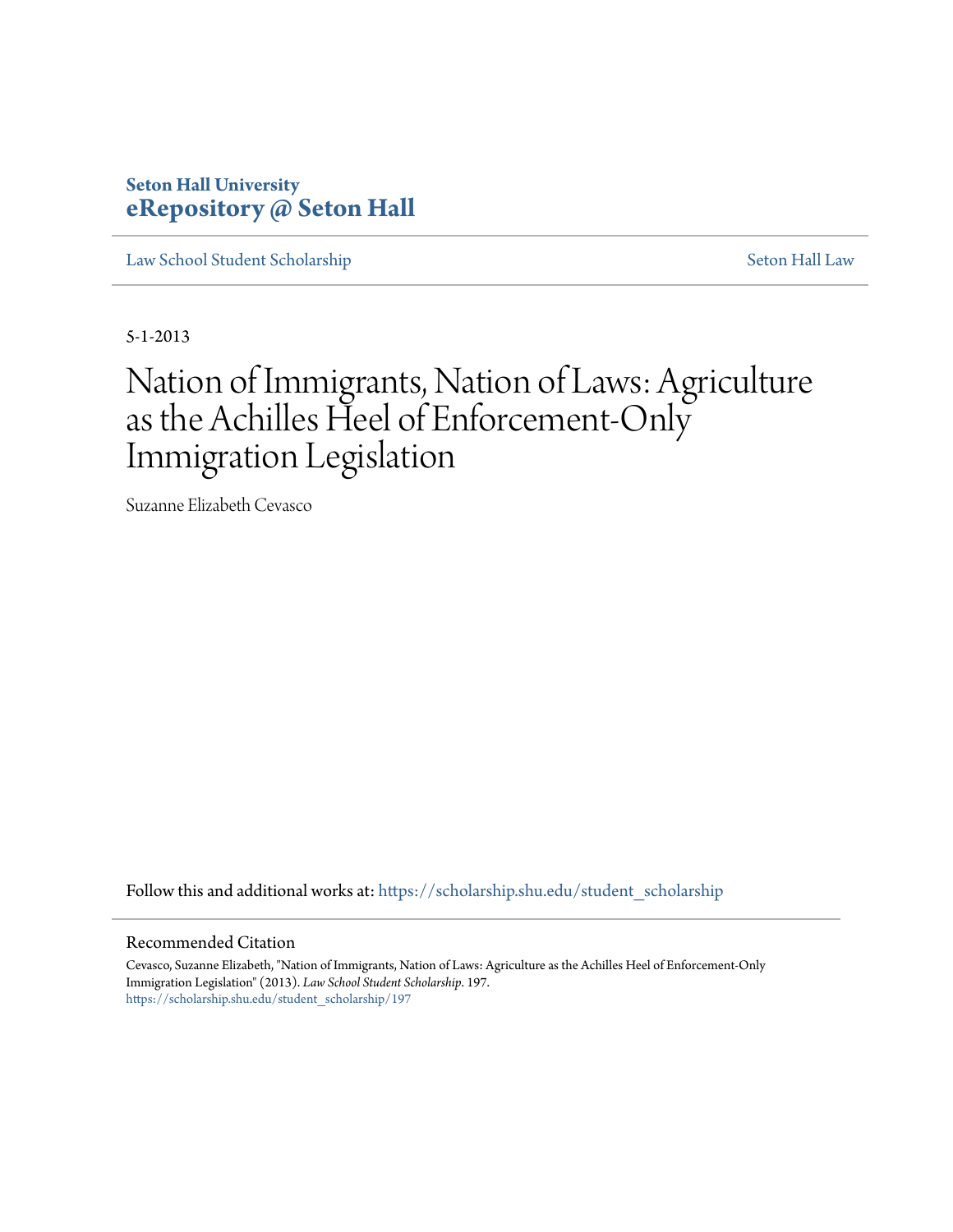# **NATION OF IMMIGRANTS, NATION OF LAWS: AGRICULTURE AS THE ACHILLES HEEL OF ENFORCEMENT-ONLY IMMIGRATION LEGISLATION**

*"…we must remain both a nation of immigrants and a nation of laws."*  President Barack Obama, April 23, 2010

# **I. Introduction**

President Obama's statement, made at a naturalization ceremony for members of the armed forces,<sup>1</sup> highlights the current conflict between the nation's immigration law and reality as reflected by the roughly 10.8 million individuals who currently reside in the United States without proper authorization.<sup>2</sup> Despite a long line of cases suggesting that immigration regulation is an Executive and Congressional concern, contemporary frustration with the federal government's repeated failure to overhaul the troubled immigration system has prompted states to enact their own immigration regulations.<sup>3</sup> 2007 marked the first time that all fifty states introduced immigration-related legislation.<sup>4</sup> The trend continued in recent years: in 2011 alone, forty-four state legislatures considered a total of 1,538 immigration-related bills and resolutions.<sup>5</sup>

Encouraged by Arizona's enactment of the "Support Our Law Enforcement and Safe Neighborhoods Act" in 2010, state legislators across the country embarked on a quest to decrease the number of undocumented immigrants present in the United States. A survey of state immigration statutes enacted in 2011 reveals that state legislators have sought to bring the reality of extralegal migration in line with the mandate of the federal Immigration and Nationality Act ("INA") through a variety of tactics, including imposing state penalties on employers who fail to

<sup>&</sup>lt;sup>1</sup> Barack Obama, President, U.S., Remarks by the President at Naturalization Ceremony for Active-Duty Service Members (April 23, 2010), http://www.whitehouse.gov/the-press-office/remarks-president-naturalizationceremony-active-duty-service-members.

<sup>2</sup>DEP'T OF HOMELAND SEC., ESTIMATES OF THE UNAUTHORIZED IMMIGRANT POPULATION RESIDING IN THE UNITED STATES JANUARY 2010 (2011), http://www.dhs.gov/xlibrary/assets/statistics/publications/ois\_ill\_pe\_2010.pdf. <sup>3</sup>Nat'l Conference of State Legislatures, *State Laws Related to Immigration and Immigrants* (Feb. 22, 2012), http://www.ncsl.org/default.aspx?tabid=19897#Previous\_Reports.

 $\rm ^{4}$  Id.  $<sup>5</sup>$  Id.</sup>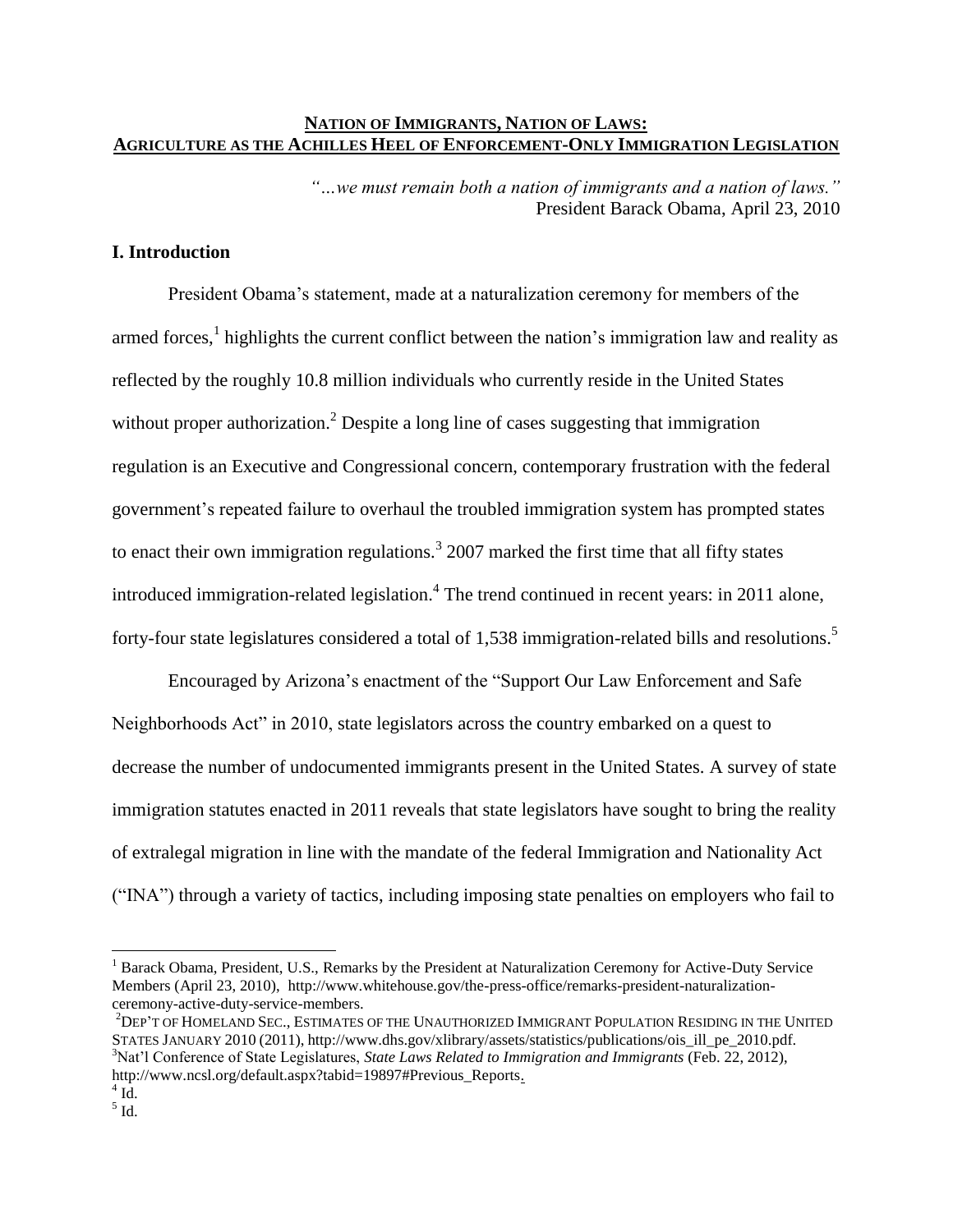verify employment eligibility, requiring law enforcement officers conducting a lawful stop to determine the individual's immigration status, prohibiting the harboring of unlawful aliens, and making an alien's failure to carry a registration document a state offense.<sup>6</sup>

Proponents of the above enforcement tactics, such as Kansas Secretary of State Kris Kobach and former Massachusetts governor Mitt Romney, argue that statutes which restrict the ability of undocumented immigrants to work, drive, receive charity, and associate with United States citizens and authorized immigrants will encourage immigrants to "self-deport," thereby reducing the number of undocumented immigrants living in the United States.<sup>7</sup> It is uncertain whether state legislation that seeks to enforce federal immigration policy will successfully discourage individuals from entering the United States in violation of the law.<sup>8</sup> In the short term, however, it is troubling to consider the devastation that "self-deportation," effected by statebased, anti-immigrant legislation, will wreak on the agricultural sector of our economy. Although current estimates suggest that slightly over five percent of the nation's total workforce is undocumented, such individuals represent between fifty and seventy percent of all agricultural laborers in the United States.<sup>9</sup> The agricultural industry is therefore dependent on undocumented laborers.<sup>10</sup> State based efforts to restrain unlawful immigration that do not account for agriculture's reliance on undocumented immigrants threaten to cripple the industry.

7 Julia Preseton, *Romney's Plan for 'Self Deportation' Has Conservative Support,* N.Y. TIMES, Jan. 24, 2012, http://thecaucus.blogs.nytimes.com/2012/01/24/romneys-plan-for-self-deportation-has-conservative-support. 8 *See generally* María Pabón López, *The Place of the Undocumented Worker in the United States Legal System After Hoffman Plastic Compounds: An Assessment and Comparison with Argentina's Legal System*, 15 IND. INT'L & COMP. L. REV. 301, 301 (2005) ("undocumented workers "occupy a key place in the U.S. economy") and Rob Paral, Immigr. Pol'y Center, Essential Workers: Immigrants are a Needed Supplement to the Native-Born Labor Force (Mar. 2005), available at http://www.ailf.org/ipc/policy\_ reports\_2005\_essentialworkers.asp.

 $6$  Id.

<sup>&</sup>lt;sup>9</sup> Jeanne Batalova and Aaron Terrazas, *Frequently Raised Statistics on Immigration and Immigrants in the United States*, (Dec. 2010), http://www.migrationinformation.org/feature/display.cfm?ID=818#10.

<sup>&</sup>lt;sup>10</sup>Testimony of Robert A. Williams: Hearing on H.R. 2847 U.S. House of Representatives Com Before the House Judiciary Comm., Subcomm. On Imm. Policy and Enforcement, 112<sup>th</sup> Cong. (2011). Robert A. Williams is the Director of Florida Legal Services' Migrant Farmworker Justice Project. *See also* Aaron Smith, *Farm Workers:*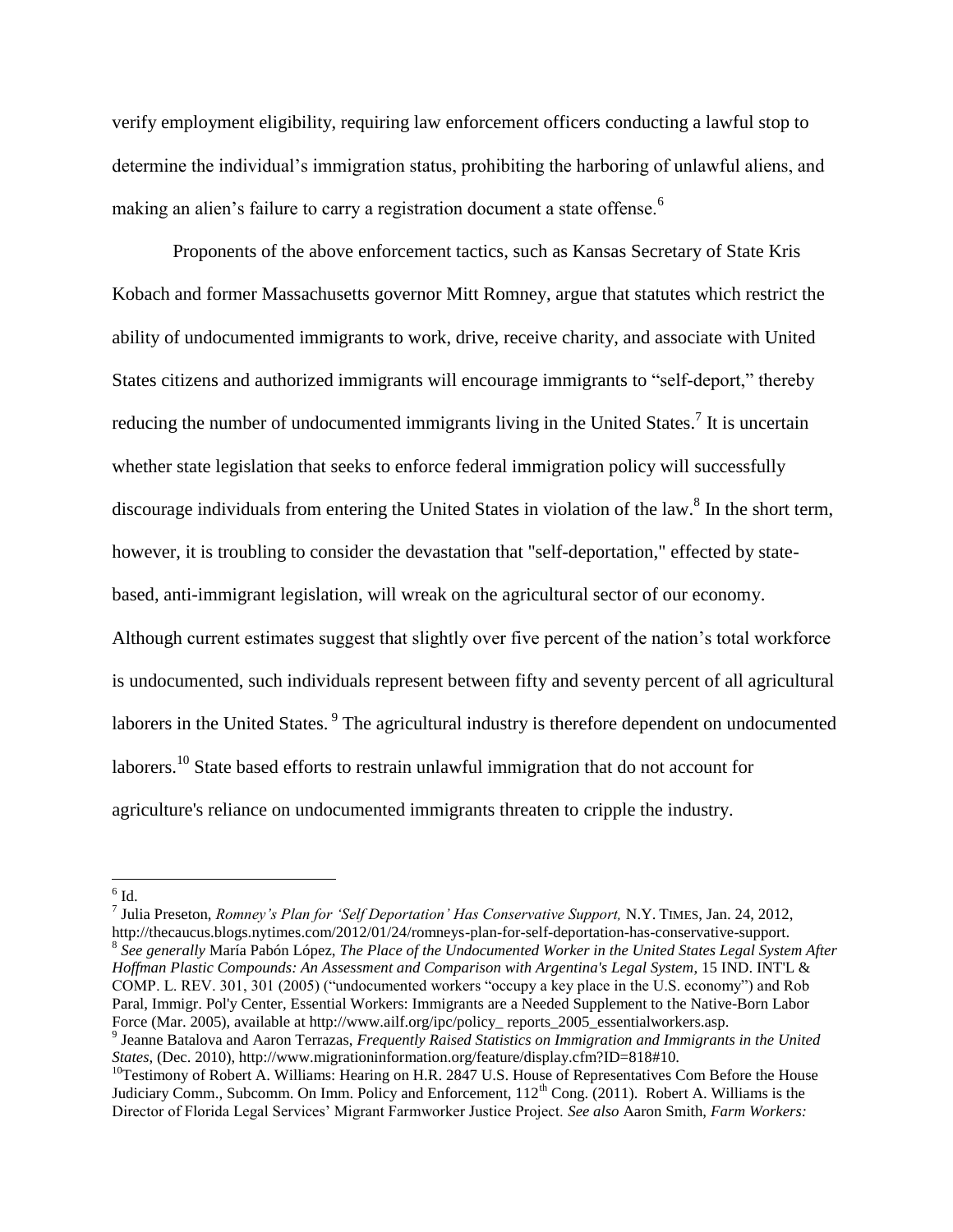This Note explores the policies and economic developments that have led to the agricultural sector's reliance on unauthorized labor, and highlights the drastic consequences that will result from legislation that attempts a rapid, wholesale removal of unauthorized laborers from the nation's fields without providing a viable alternative. This Note argues that antiimmigrant enforcement legislation is not the solution to the "problem"<sup>11</sup> posed by unauthorized immigration. Rather, an effective immigration policy must ensure that agriculturalists have access to an adequate number of experienced, efficient laborers, and that the rights of those individuals are protected.

This Note proceeds in five stages. Part I traces the historical background of immigration policy in the United States. This Part remarks upon the traditional rule that the federal government, and not the states, is responsible for regulating immigration policy and discusses the 1986 Immigration Reform and Control Act's failure to reverse burgeoning extralegal immigration. Part II discusses the relationship between state legislatures and immigration policy, with a focus on the factors that have spurred current efforts to re-craft immigration policy at the state level. Part III considers the agricultural sector's reliance on undocumented immigrants. Part IV argues that state-based immigration enforcement legislation threatens to undermine the vitality of the U.S. agricultural industry by effecting the wholesale removal of farm laborers without providing for a viable alternative labor source. This Note concludes in Part V by suggesting that immigration policy should remain in the hands of the federal government, and argues for the adoption of comprehensive legislation to ensure the

*Take Our Jobs, Please!* CNNMONEY (July 10, 2010: 1:14 PM ET), [http://money.cnn.com/2010/07/07/news/economy/farm\\_worker\\_jobs/index.htm.](http://money.cnn.com/2010/07/07/news/economy/farm_worker_jobs/index.htm)

l

<sup>11</sup>Carter Yang, *White House Weighs Legalization of Mexicans*, ABC NEWS (July 16, 2001),

[http://abcnews.go.com/Politics/story?id=121486&page=1#.T1Pkd4euduM.](http://abcnews.go.com/Politics/story?id=121486&page=1#.T1Pkd4euduM) George Bush, speaking at a

naturalization ceremony on Ellis Island on July 10, 2001, said "immigration is not a problem to be solved. It is a sign of a confident and successful nation."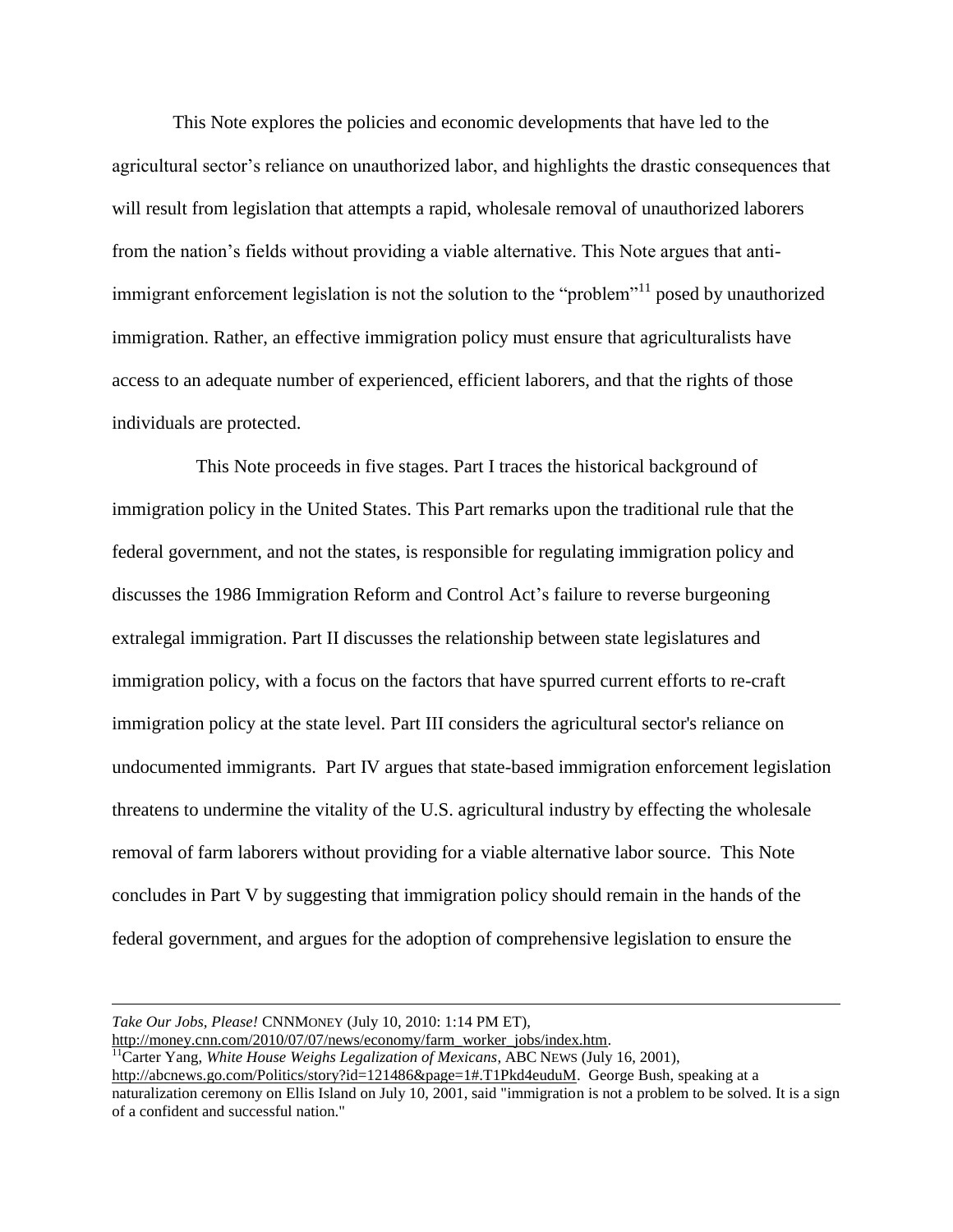continued existence of an adequate number of agricultural workers while comprehensive immigration reform is brought to life.

#### **I. Historical Background**

# **A. The Plenary Power Doctrine: Immigration as a Federal Concern**

Early in the nation's history, state and local governments were responsible for passing legislation regulating the "transborder movement of persons."<sup>12</sup> An underlying theme of early state-based immigration legislation was the exclusion of undesirables, such as convicts and the poor.<sup>13</sup> Immediately following the Revolution, the Congress of the Confederation recommended that the states "pass proper laws for preventing the transportation of convicted male-factors from foreign countries into the United States.'"<sup>14</sup> Several states responded to this call. After the passage of the federal Constitution, more states re-enacted and revised such legislation.<sup>15</sup> In contrast to the swift action taken by state governments, the federal government "was slow to take action to exclude foreign convicts."<sup>16</sup> Congress did not respond until 1875, when the first federal statute relating to European immigration prohibited the immigration of convicts.<sup>17</sup>

Since 1889, however, immigration regulation has been considered the exclusive province of the federal government. Although the Constitution does not explicitly grant Congress the power to control immigration, the plenary power doctrine, derived from principles of international law and sovereignty, holds that the federal government has near total control of

- $^{16}$  Id.
- $17 \text{ Id.}$

<sup>&</sup>lt;sup>12</sup> Gerald L. Neuman, *The Lost Century of American Immigration Law (1776-1875)*, 93 Colum. L. Rev. 1833, 1834 (1993).

 $^{13}$ Id.

<sup>&</sup>lt;sup>14</sup> Id. at 1842.  $^{15}$ Id.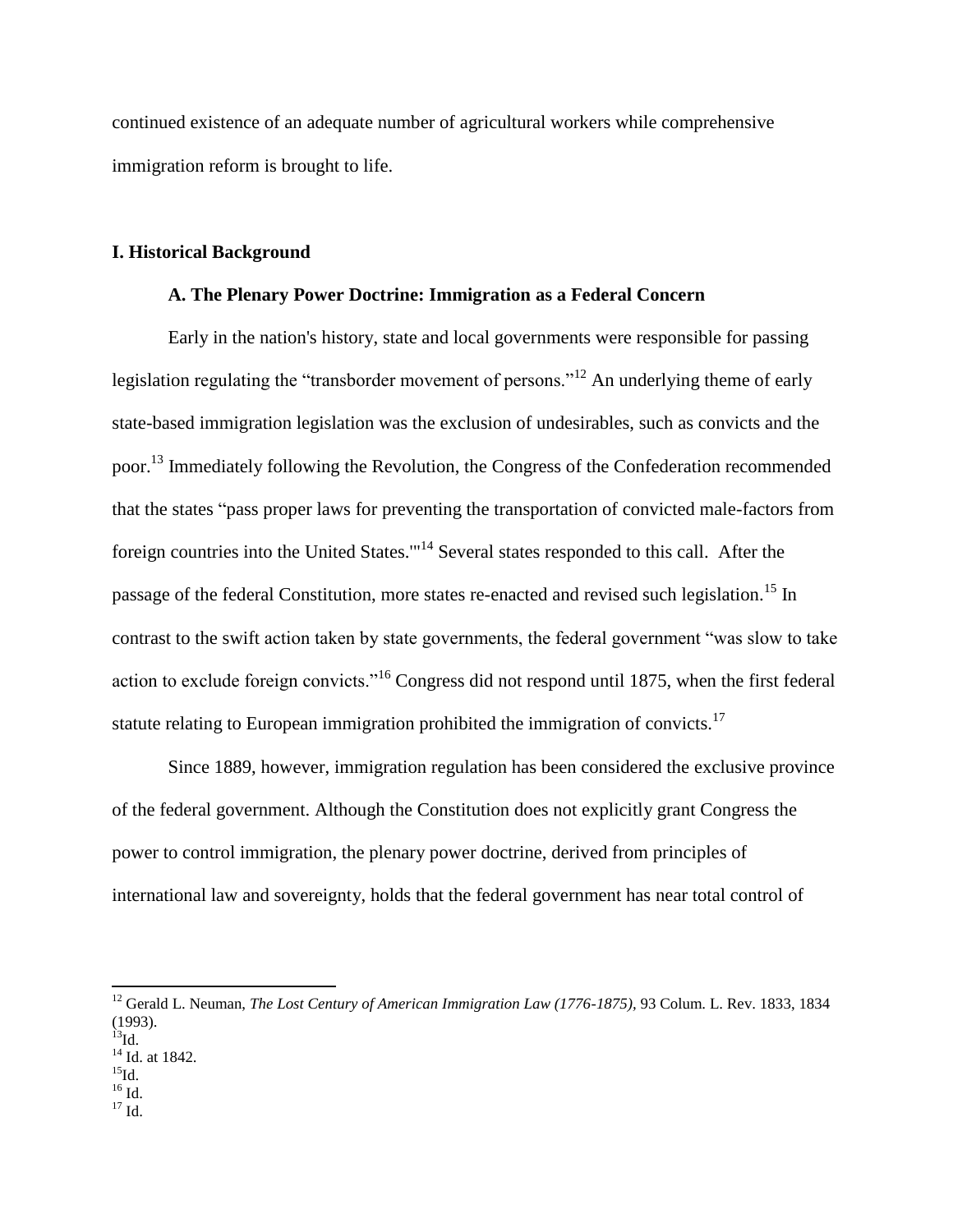immigration law and policy.<sup>18</sup> In *Chae Chin Ping v. United States*, ("The Chinese Exclusion Case") the Supreme Court held that the federal government has the power to regulate immigration, as "jurisdiction over its own territory is an incident of every independent nation."<sup>19</sup> Writing for a unanimous Court, Justice Field stated that the power to control immigration is an important incident of national sovereignty, as a government unable to exclude foreigners "would be to that extent subject to the control of another power."<sup>20</sup> Three years later, in *Nishimura Ekiu v. United States*, the Court stated that Congress' inherent power to regulate immigration was an incident of the Constitution's delegation of foreign affairs to the political branches of the government. As in The Chinese Exclusion Case, the Court relied on principles of international law to support the conclusion that only the federal government could regulate immigration: it is a

maxim of international law that every sovereign nation has the power, as inherent in sovereignty, and essential to self-preservation, to forbid the entrance of foreigners within its dominions, or to admit them only in such cases and upon such conditions as it may see fit to prescribe. $21$ 

The federal supremacy envisioned by the plenary power doctrine extends to regulation of the conduct of aliens preset in the United States.<sup>22</sup> During World War II, California enacted a statute prohibiting the issuance of a fishing license to any "alien Japanese."<sup>23</sup> Later, the statute was amended to read "any person inadmissible for citizenship," a category which included Japanese nationals living in the United States.<sup>24</sup> Takahashi, a resident of California since 1907 and a long-time fisherman, brought suit to compel the California Fish and Game Commission to issue him a license.<sup>25</sup> The Supreme Court granted certiorari "to review this question of

 $\overline{a}$ 

 $^{25}$  Id.

 $18$  Id.

<sup>&</sup>lt;sup>19</sup> Chae Chin Ping v. United States, 130 U.S. 581, 683 (1889).

 $^{\rm 20}$  Id.

*<sup>21</sup>* Nishimura Ekiu v. United States ,142 U.S. 651, 659 (1892).

 $^{22}$  Takahashi v. Fish and Game Commission, 334 U.S. 410, 419 (1948).

 $^{23}$  Id.  $\,$ 

 $^{24}$  Id.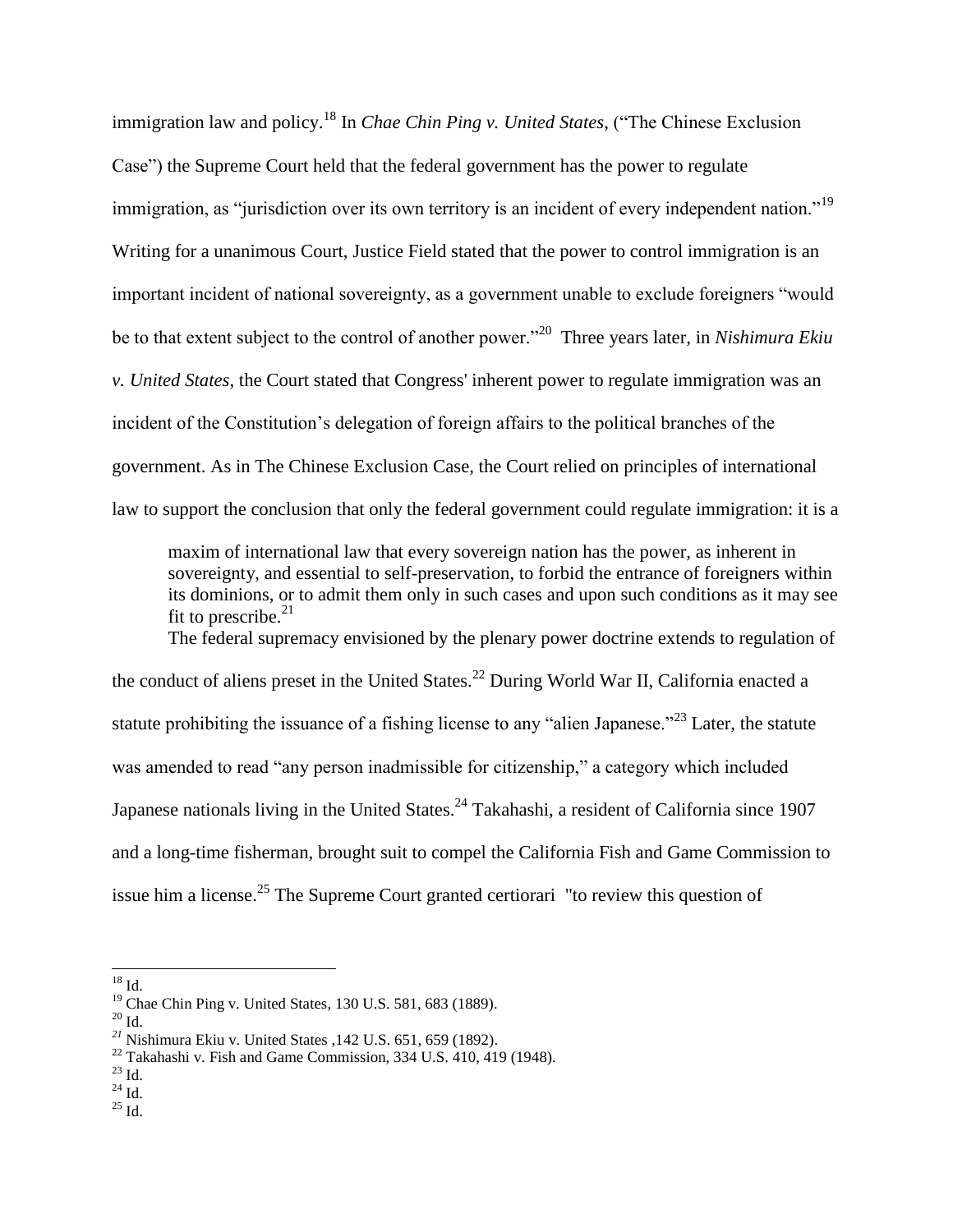importance in the fields of federal-state relationships and of constitutionally protected individual equality and liberty."<sup>26</sup> The Court concluded that

[t]he Federal Government has broad constitutional powers in determining what aliens shall be admitted to the United States, the period they may remain, regulation of their conduct before naturalization, and the terms and conditions of their naturalization. Under the Constitution the states are granted no such powers…State laws which impose discriminatory burdens upon the entrance or residence of aliens lawfully within the United States conflict with this constitutionally derived federal power to regulate immigration.<sup>27</sup>

In accordance with the Court's holding in *Takahashi,* states are prohibited from enacting legislation which seeks to regulate the conduct of aliens before naturalization. Although the Court declined to specifically limit its holding to lawfully admitted aliens, *Takahashi*'s insistence on the dominance of federal control over all aspects of immigration suggests that state efforts to regulate the conduct of any class of alien before naturalization would be unconstitutional.

An alternative justification for federal control of immigration policy is the doctrine of field pre-emption. Field pre-emption exists when Congress has so blatantly manifested an intent to regulate a particular matter that, even in the absence of a federal rule on the subject, any state regulation thereof is pre-empted.<sup>28</sup> The Court has explicitly relied on the doctrine of field preemption to strike down state immigration laws. In *Hines v. Davidowitz,* a Pennsylvania law required aliens to pay a fee, register with the state, and carry a state-issued registration card at all times.<sup>29</sup> The Supreme Court cited the "supremacy of the national power in the general field of foreign affairs, including power over immigration, naturalization, and deportation," and held that

when the national government by treaty or statute has established rules and regulations touching the rights, privileges, obligations or burdens of aliens as such, the treaty or

 $\overline{\phantom{a}}$  $^{26}$  Id.

 $27$  Id.

<sup>&</sup>lt;sup>28</sup> Gade v. Nat'l Solid Wastes Mgmt. Ass'n, 505 U.S. 88, 115, 112 S. Ct. 2374, 2392, 120 L. Ed. 2d 73 (1992).

<sup>&</sup>lt;sup>29</sup> Hines v. Davidowitz, 312 U.S. 52, 62-3 (1941).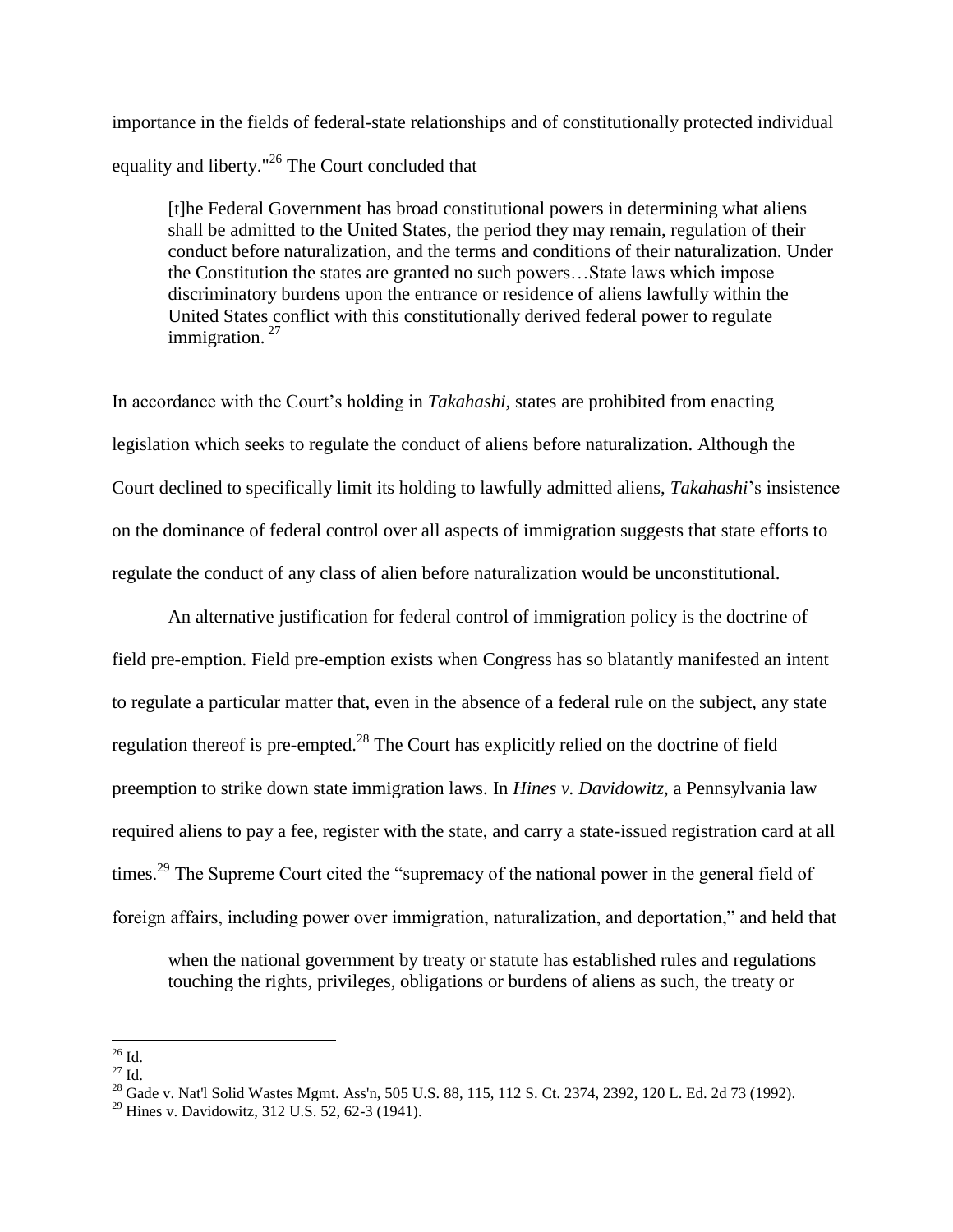statute is the supreme law of the land. No state can add to or take from the force and effect of such treaty or statute." $30$ 

Citing its concern that state-based immigration policy could hamper the uncontested federal power to conduct foreign affairs, the Court stated that "[o]ur system of government is such that the interest of the cities, counties and states, no less than the interest of the people of the whole nation, imperatively requires that federal power in the field affecting foreign relations be left entirely free from local interference."<sup>31</sup>

 As states increasingly craft immigration regulations that conflict with the Supreme Court's requirement that the federal government regulate the conduct of aliens living in the United States, such doctrines have moved to the forefront of the debate over the future of U.S. immigration policy.<sup>32</sup> The plenary power and field preemption doctrines suggest that current state efforts to enact comprehensive immigration schemes regulating the conduct and treatment of foreign nationals residing in the United States will be struck down by the Supreme Court of the United States.<sup>33</sup>

# **B. Tacit Approval of Unauthorized Immigration during the 20th Century<sup>34</sup>**

 $\overline{a}$  $30$  Id.

 $31$  Id.

<sup>32</sup> Takahashi, 334 U.S. at 419.

 $33$  This hypothesis is supported by the Supreme Court's most recent foray into the immigration quagmire. On June 25, 2012, the Supreme Court issued a decision in Arizona v. United States, 132 S. Ct. 2492 (2012). The court determined that three sections of Arizona's controversial S.B. 1070, enacted in 2010 to address the effects of unlawful immigration, were unconstitutional as preempted by federal law. The court struck down the statute's imposition of state penalties for failure to carry an alien registration document, criminal penalties for violations of IRCA's mandate that only authorized individuals be employed in the U.S., and authorization for police officers to arrest any individual on probable cause that the individual has committed "any public offense" which makes him or her removable from the United States.

<sup>34</sup> Marc R. Rosenblum, *Immigration Policy Since 9/11: Understanding the Stalemate over Comprehensive Immigration Reform,* THE REGIONAL MIGRATION STUDY GROUP 9 (August 2011), [http://www.migrationpolicy.org/pubs/RMSG-post-9-11policy.pdf.](http://www.migrationpolicy.org/pubs/RMSG-post-9-11policy.pdf)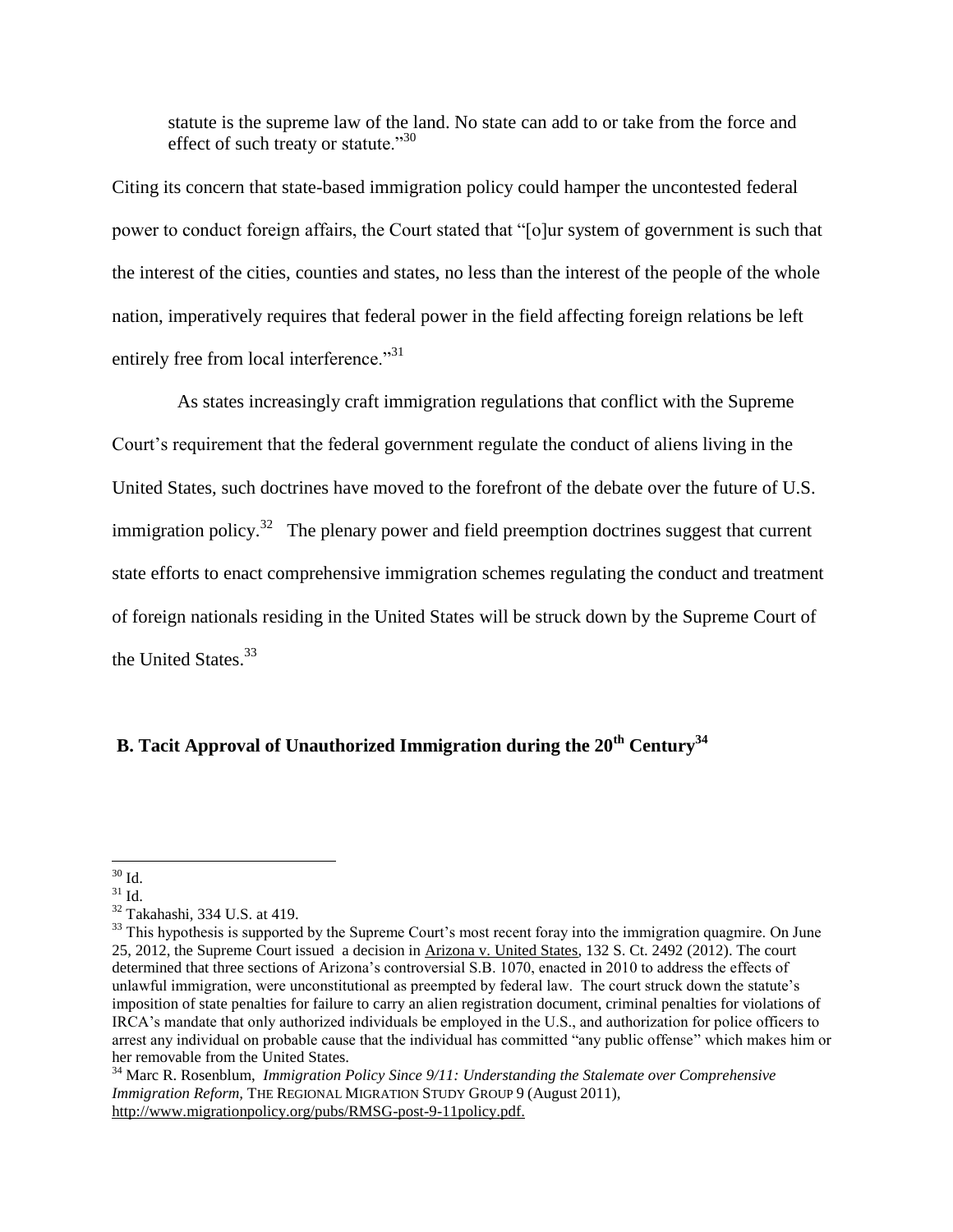During the  $20<sup>th</sup>$  century, the U.S. "tolerated a high degree of illegality and tacitly permitted widespread illegal employment in agriculture and other low skilled sectors of the economy."<sup>35</sup> While on occasion the federal government enforced immigration law in a way that was both "visible and severe," "chronic and intentional under enforcement of immigration law [was] de facto federal policy for over a century."<sup>36</sup> Indeed, in 2008 the Department of Homeland Security reported removing less than three percent of all undocumented immigrants in the United States, a figure that is smaller than the number of new undocumented immigrants who entered the country in any recent year.  $37$ 

Scholars trace the origins of this policy to the agricultural industry's need for more labor than could be found in the United States. At the beginning of the  $20<sup>th</sup>$  century, agriculturalists in the Southwest turned to Mexican laborers to fill jobs created by advances in agricultural production, including irrigation and the invention of refrigerated railroad cars.<sup>38</sup> The federal government made little attempt to ensure that such workers had legal status, instead focusing enforcement efforts on Chinese immigrants who arrived via Mexico as a way of skirting the Chinese Exclusion Act.<sup>39</sup> The federal government's enforcement efforts during this period reflected great discretion for the needs of employers, who appeared to prefer Mexican workers without permanent legal status to U.S. citizens.<sup>40</sup> Such immigrants were considered a "flexible, disposable workforce, ready to work when needed but, as compared to Europeans, more easily sent home when they were not."<sup>41</sup> Thus, during the early part of the  $20<sup>th</sup>$  century, the need for an

 $\overline{\phantom{a}}$ 

 $40 \overline{Id}$ .

 $35$  Id.

<sup>36</sup> Hiroshi Motomura, *Immigration Outside the Law*, 108 Colum. L. Rev. 2037, 2049 (2008)

<sup>&</sup>lt;sup>37</sup> Eisha Jain, *Immigration Enforcement and Harboring Doctrine*, 24 Geo. Immigr. L.J. 147, 151 (2010). "The U.S. government has historically enforced the immigration laws in ways that provide employers with a ready-supply of low-wage labor."

<sup>38</sup> Hiroshi Motomura, Immigration Outside the Law, 108 Colum. L. Rev. 2037, 2049 (2008)

 $39$  Id.

 $41$  Id.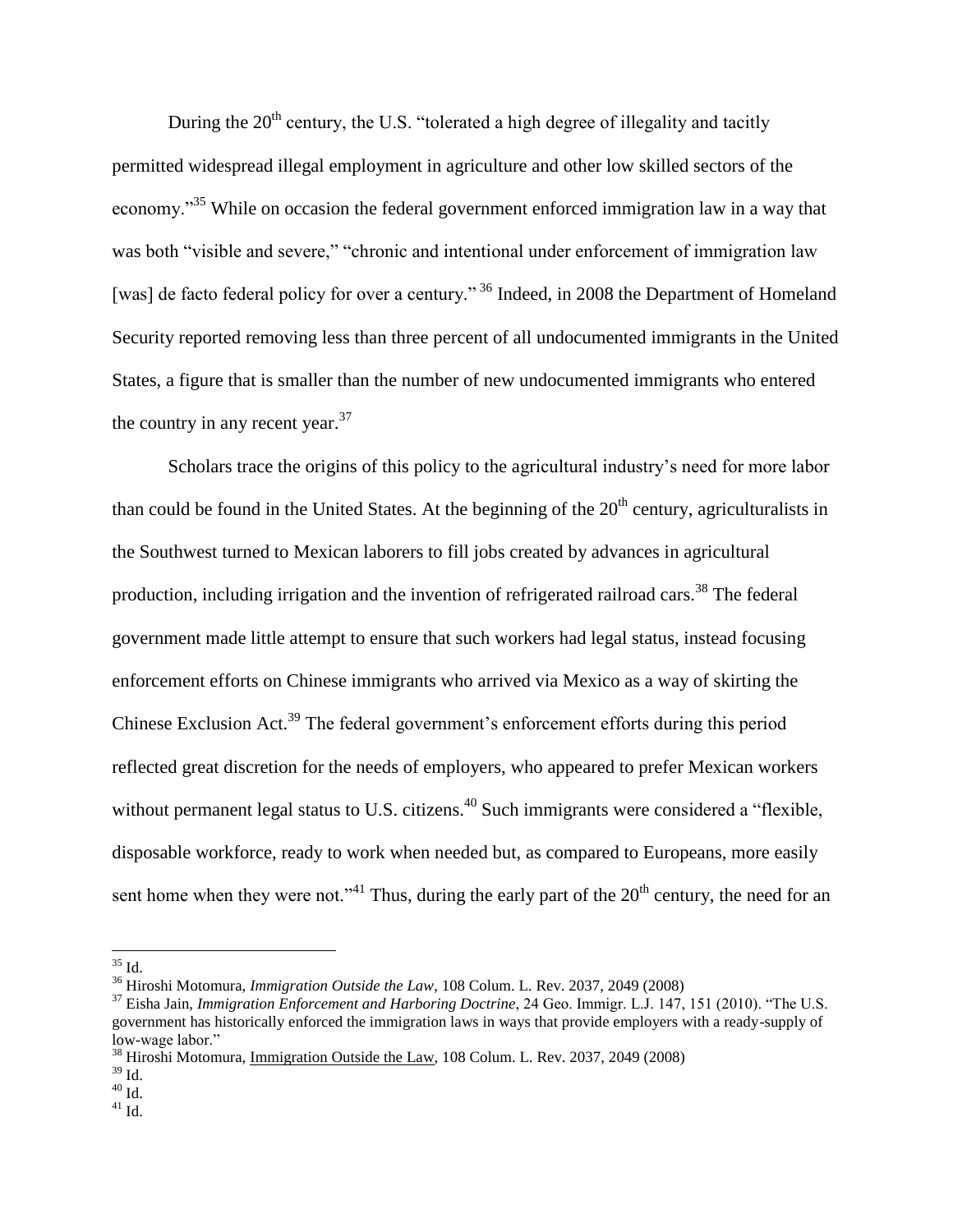inexpensive and flexible labor force created a de facto policy of lenient immigration enforcement and tolerance for extra-legal immigration that endures today. $42$ 

#### **A. IRCA: Growing Federal Concern over Unauthorized Immigration**

Following the enactment of the Immigration Act of 1965, the nation experienced a rapid increase in authorized and unauthorized immigration.<sup>43</sup> The Act increased the number of legal immigrants allowed to enter the U.S. each year and eliminated racial and ethnic quotas, effectuating a one-hundred percent increase in the annual flow of legal immigrants to the United States.<sup>44</sup> Despite the creation of legal avenues of immigration, unauthorized immigration also increased during this period: one million unauthorized immigrants were apprehended each year between 1960 and 1970, indicating that the "prevailing immigration system of the nation...[was] being widely circumvented.<sup>45</sup> Recognizing that the rapid increase indicated a need to examine the existing immigration system, Congress created the Select Commission on Immigration and Refugee Policy in 1978.<sup>46</sup> The commission concluded that unauthorized immigration was a public financial burden, and "called for the initiation of strong, new efforts to control illegal immigration."<sup>47</sup> In 1986, Congress passed the Immigration Reform and Control Act ("IRCA") in response to concerns about burgeoning immigration. <sup>48</sup> IRCA offered two new tools to control undocumented immigration.

# **a. Civil and Criminal Penalties for Knowing Hire of Undocumented Immigrants**

l

 $^{42}$  Id.

<sup>43</sup> Rosenblum, *supra* note 36, at 9.

<sup>&</sup>lt;sup>44</sup> Id. "Notably, Congress explicitly rejected proposals in the 1950s to make it illegal to hire or employ unauthorized immigrants."

<sup>&</sup>lt;sup>45</sup> Vernon M. Briggs, Jr. *Report of the Select Commission on Immigration and Refugee Policy: A Critique, TEXAS* BUSINESS REVIEW 11 (Jan.Feb. 1982) *available at*

http://digitalcommons.ilr.cornell.edu/cgi/viewcontent.cgi?article=1035&context=hrpubs&sei-

redir=1#search=%221981%20select%20committee%20immigration%22.

 $^{46}$  Id.

 $^{47}$  Id.

<sup>48</sup> Gordon H. Hanson, "The Economics and Policy of Illegal Immigration in the United States." MIGRATION POLICY INSTITUTE, 9 (Dec. 2009), http://irps.ucsd.edu/assets/037/11124.pdf.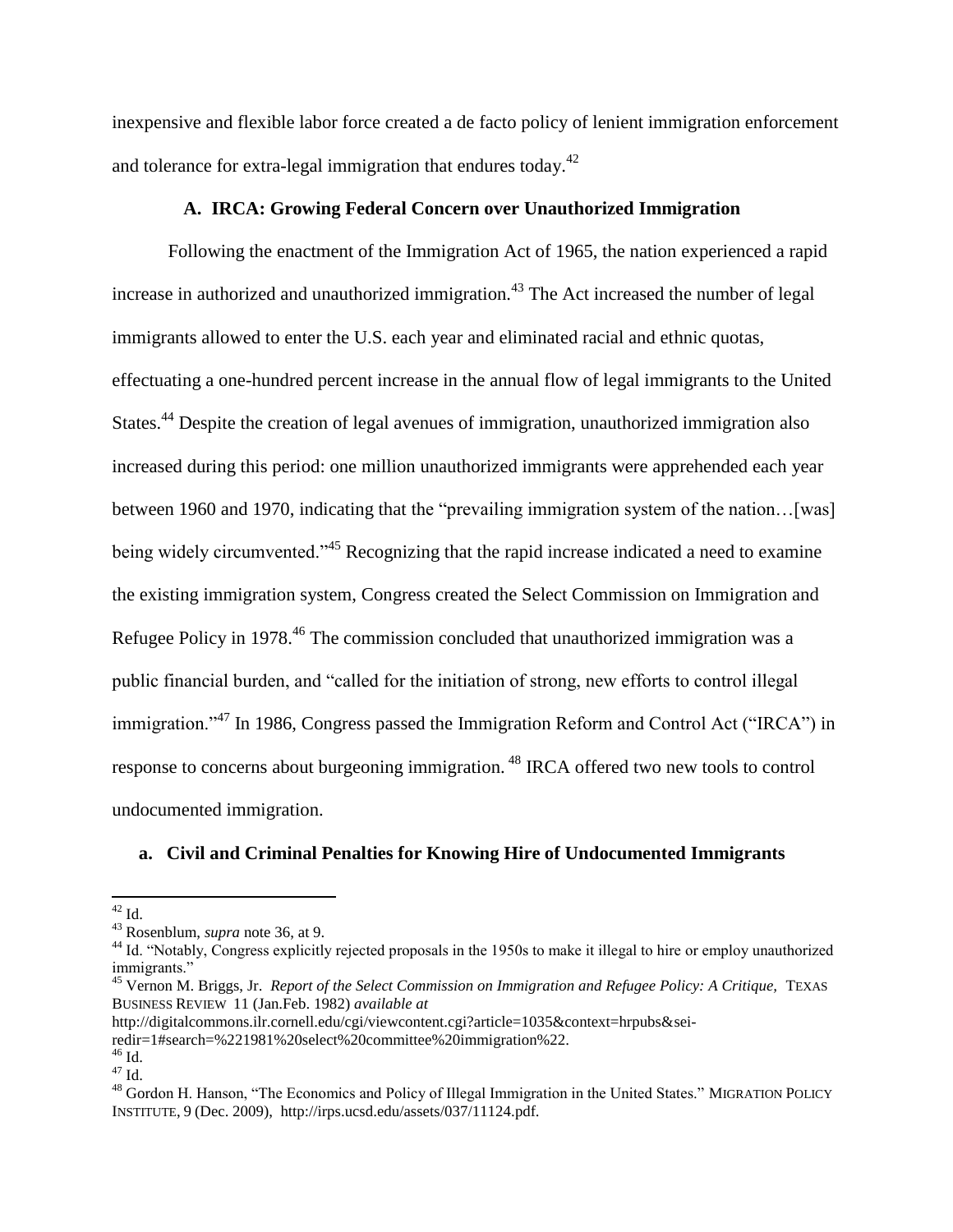IRCA made it "unlawful for a person or other entity to hire, or to recruit or refer for a fee, for employment in the United States an alien knowing the alien is an unauthorized alien."<sup>49</sup> The law established the I-9 system, under which employers were required to establish a prospective worker's identity and employment eligibility by checking one or two documents from a list of acceptable identity documents.<sup>50</sup> Employers were required to sign the form, affirming that the documents appeared genuine and to belong to the worker.<sup>51</sup> Employers who violated the law were to be subject to civil fines for initial offenses; an employer found to engage in a pattern or practice of violations could be fined up to \$3,000 for each unauthorized alien found to be employed, imprisoned for up to six months, or both.<sup>52</sup>

IRCA's prohibition on the employment of undocumented immigrants proved ineffective in reducing the number of undocumented immigrants in the United States. When IRCA was enacted there were approximately 3.2 million undocumented immigrants in the United States.<sup>53</sup> By 1996 that number had grown to five million; by 2007 (the first year in which every state considered immigration legislation), between 9.3 and 20 million undocumented immigrations lived in the United States.<sup>54</sup> Despite IRCA's imposition of criminal penalties on those who hired undocumented workers, the employment of such laborers remained beneficial for both employers and employees: "[e]mployers who disregard the statute can hire workers willing to work long hours for low wages on an as-needed basis, and undocumented immigrants have the opportunity to receive income that, in many situations, far exceeds what they could earn in their home

 $^{49}$  8 U.S.C. § 1324a(a)(1)(A).

<sup>50</sup> Kevin Jernegan, *Eligible to Work? Experiments in Verifying Work Authorization* MIGRATION POLICY INSTITUTE 2 (Nov. 2005), http://www.migrationpolicy.org/ITFIAF/Insight-8-Jernegan.pdf.

<sup>&</sup>lt;sup>51</sup> U.S. Dep't of Homeland Security, U.S. Citizenship and Immigration Services, The Form I-9 Process in a Nutshell 1 (Oct. 7, 2005), http://www.uscis.gov/files/article/EIB102.pdf.

<sup>52</sup> 8 U.S.C.A. § 1324a (West).

<sup>53</sup> Richard A. Johnson, *Twenty Years of the IRCA: The Urgent Need for an Updated Legislative Response to the Current Undocumented Immigrant Situation in the United States,* 21 GEO. IMMIGR. L.J. 239, 251 (2007).  $54$  Id.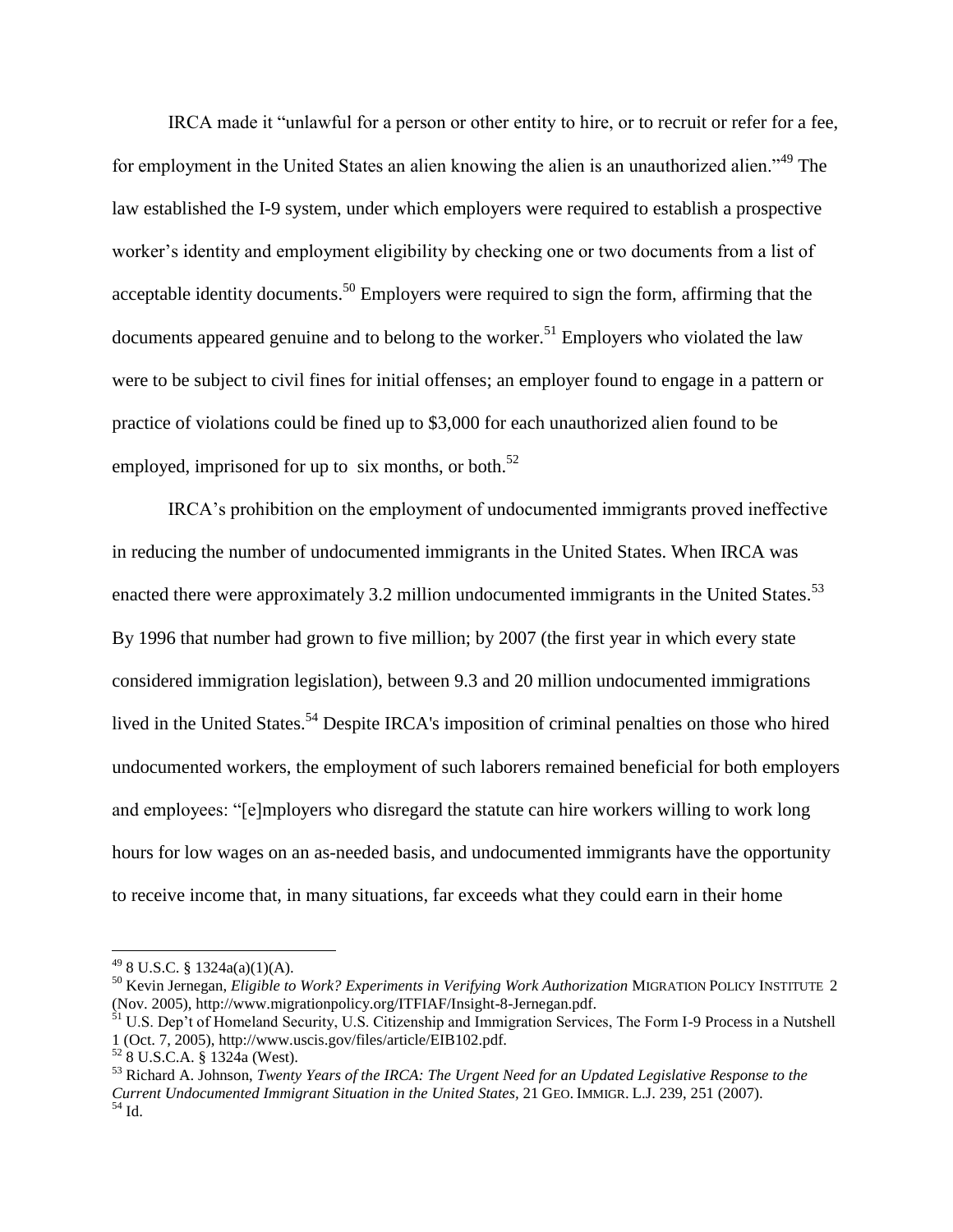countries."<sup>55</sup> IRCA's failure was furthered by the ease with which workers could obtain false documents, and the fact that employers had incentive to accept such documents, as doing so allowed them to circumvent IRCA's *mens rea* requirement.<sup>56</sup> As recognized by the Commission on Immigration Reform in its 1994 Report to Congress, IRCA's collateral failure was ethnic discrimination by employers: five percent of employers admitted refusing to hire job applicants whose appearance or accent led the employer to suspect that the individual was unauthorized, and nine percent of employers said that because of IRCA they began to hire only native born U.S. citizens or refused to hire individuals with temporary work eligibility documents.<sup>57</sup>

# **b. Legalization and Guest Worker Programs**

IRCA included two provisions of crucial importance to agriculturalists reliant on unauthorized laborers. The legalization or amnesty program permitted temporary agricultural workers ("SAWs") to apply for permanent resident status.<sup>58</sup> Persons who had been SAWs for at least 90 days during the 12 month period ending May 1, 1986 were eligible for temporary permanent residence status and were permitted to apply for legal permanent residence status one or two years later.<sup>59</sup> "Seasonal Agricultural Worker" was defined as those who performed

"field work" relating to "planting, cultural practices, cultivating, growing and harvesting of fruits and vegetables of every kind and other perishable commodities." There were extended definitions of "field work," "fruits," "vegetables," "critical and unpredictable labor demands," "agricultural lands," "horticultural specialties," and "other perishable commodities." There was much controversy and litigation over what crops were included.<sup>60</sup>

 $\overline{a}$  $55$  Id.

 $^{56}$  Id.

<sup>57</sup> U.S. Comm'n on Immigration Reform, U.S. IMMIGRATION POLICY: RESTORING CREDIBILITY, EXECUTIVE SUMMARY (1994), http://www.utexas.edu/lbj/uscir/exesum94.html.

<sup>&</sup>lt;sup>58</sup> RICHARD D. STEEL, STEEL ON IMMIGRATION LAW § 9:23 (2011).

<sup>59</sup> Pia M. Orrenius and Madeline Zavodony, *Do Amnesty Programs Reduce Undocumented Immigration? Evidence from IRCA*, 40 DEMOGRAPHY, 439 (Aug. 2003).

<sup>60</sup> Steel, *supra* note 56.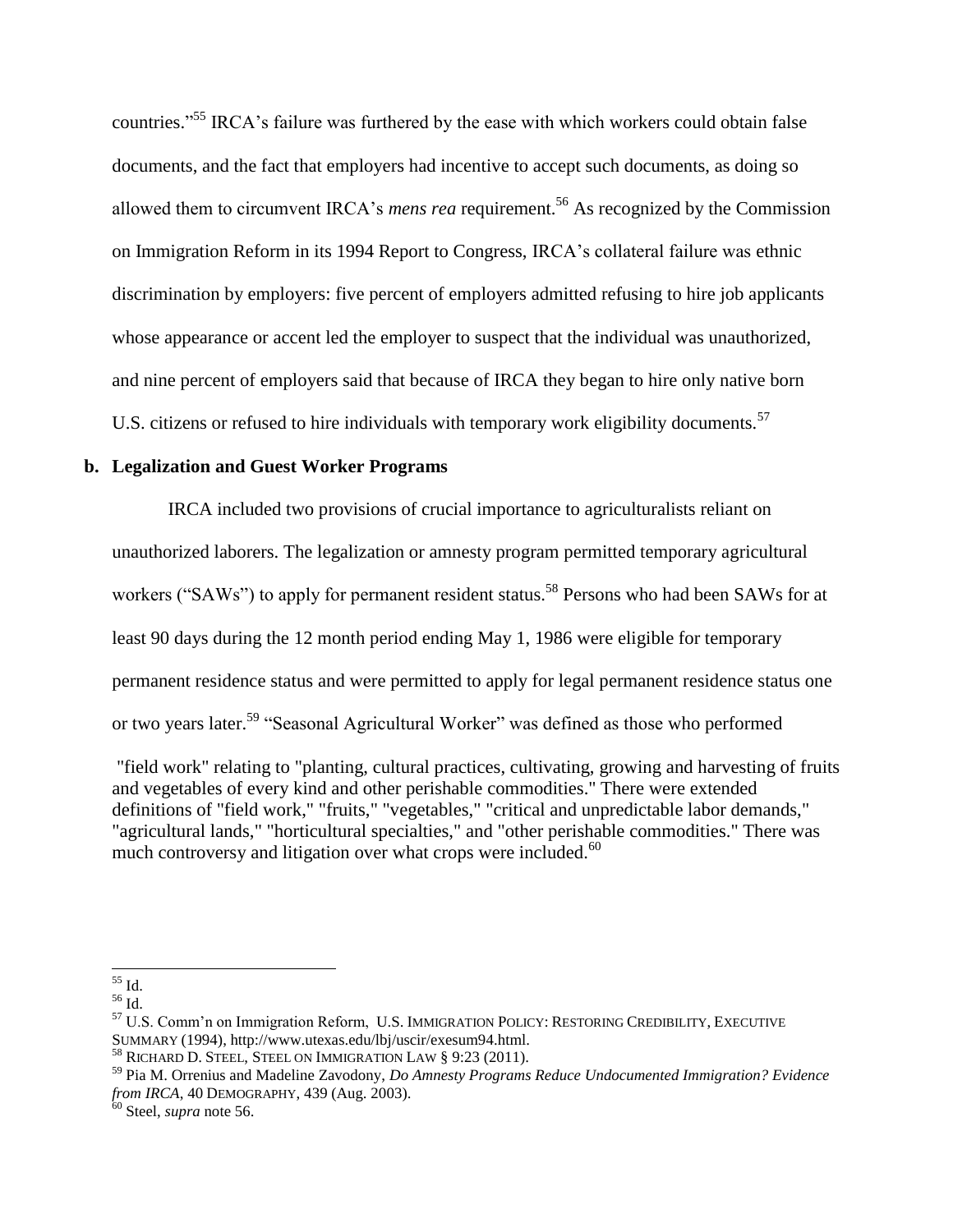In total, 1.3 million undocumented workers applied for the SAW program;<sup>61</sup> 997, 429 of those workers were eventually approved for permanent residency status.<sup>62</sup>

The second important provision for agriculturalists was IRCA's modification of the existing guest worker program. IRCA divided the existing H-2 temporary worker classification into two classes. H-2A visas were available for temporary agricultural workers and H-2B for temporary non-agricultural workers.<sup>63</sup> IRCA's guest worker program proved an ineffective method of creating a legally authorized agricultural workforce. Employers wishing to sponsor an agricultural worker under the new H-2A program were required to show that the work was temporary or seasonal.<sup>64</sup> "Temporary" was defined as not more than one year, although the regulations allowed for an extension beyond one year in case of unforeseen circumstances.<sup>65</sup> Employers were also required to show that there were not "sufficient, able, willing, and qualified U.S. workers available to perform the work,"<sup>66</sup> and that employing a temporary worker would not adversely affect the wages or working conditions of similarly-employed U.S. citizens or work-authorized immigrants.<sup>67</sup>

Ultimately, IRCA failed to substantially reduce the number of unauthorized immigrants living in the United States and entering the country each year.<sup>68</sup> In 1994, the Commission on

<sup>61</sup> Gonzalez Baker, *supra* note 46, at 10. *See also* Orrenius and Zavodony, *supra* note 58, at 439.

 $62$  VERNON M. BRIGGS, MASS IMMIGRATION AND THE NATIONAL INTEREST 183 (1992).

*See also* Rachel L. Swarns, *Failed Amnesty Legislation of 1986 Haunts the Current Immigration Bills in Congress*, N.Y. TIMES, May 23, 2006, *[http://www.nytimes.com/2006/05/23/washington/23amnesty.html?pagewanted=all,](http://www.nytimes.com/2006/05/23/washington/23amnesty.html?pagewanted=all)*  stating "[i]mmigration officials approved more than 90% of the 1.3 million amnesty applications for a specialized program for agricultural workers, even though they had identified possible fraud in nearly a third of those applications."

<sup>63</sup> Gonzalez Baker, *supra* note 46, at 10.

 $64$  Id.

<sup>65</sup> 20 C.F.R. § 655.170 (1986).

<sup>66</sup> 20 C.F.R. § 655.100 (1986).

<sup>67</sup> 20 C.F.R. § 655.100 (1986).

<sup>68</sup> Orrenius and Zavodony, *supra* note 57, at 448. "The law may have reduced undocumented immigration, particularly in the short run, by making it more difficult for undocumented immigrants to cross the border and find work in the United States. However, there are several reasons why the law instead might have spurred undocumented immigration." In a study reliant on data on border apprehensions as a "proxy for the number of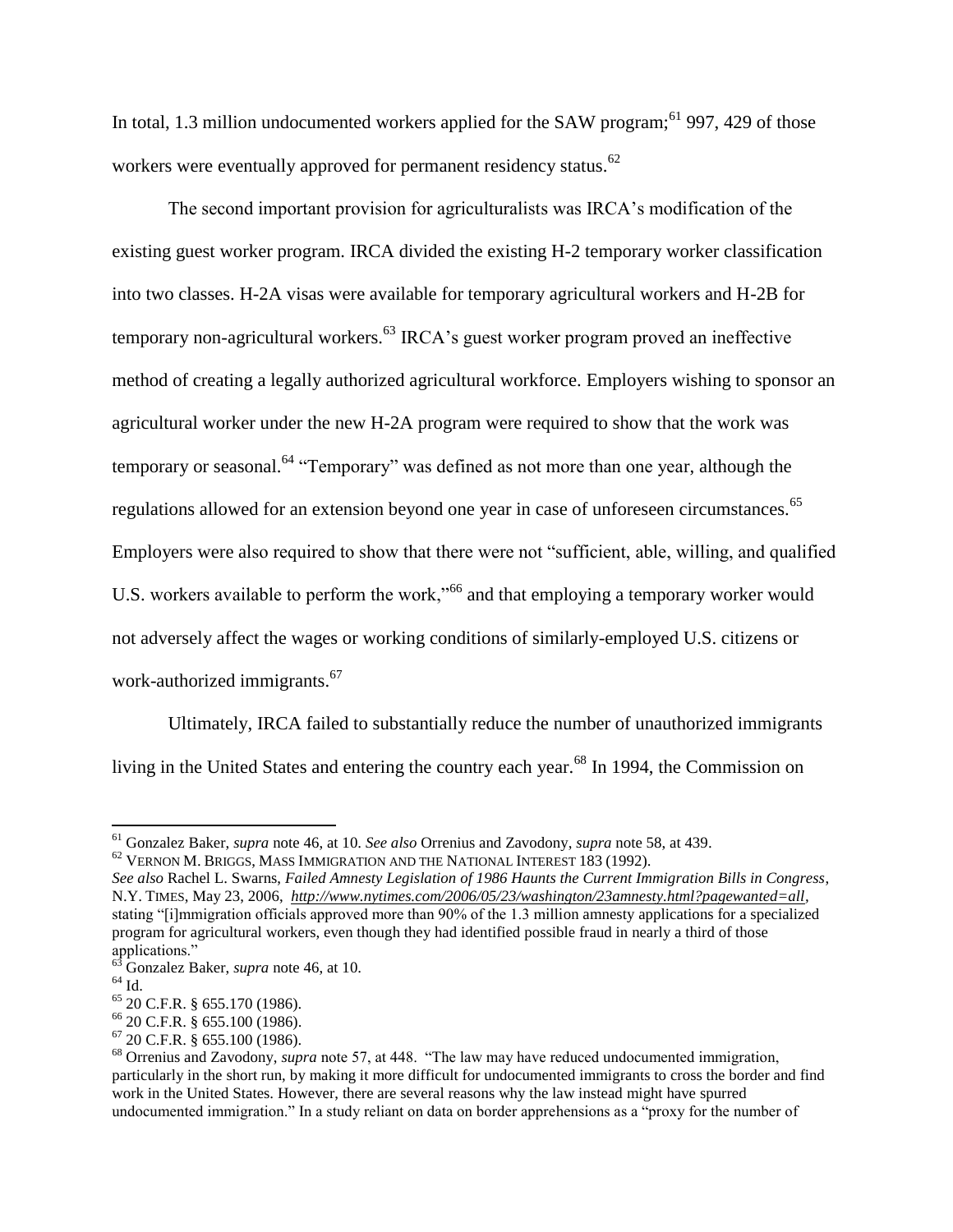Immigration Reform called on the federal government to take steps to mitigate the impact of unlawful immigration on states and local communities, specifically through efforts to reduce illegal entries.<sup>69</sup> The Commission recommended that Congress appropriate more resources for preventing illegal entry, as it determined that it was more effective and more cost efficient to prevent illegal entries than to deport individuals who entered the U.S. in violation of the law.<sup>70</sup>

#### **II. Agriculture's Dependence on Unauthorized Immigrants**

 $\overline{\phantom{a}}$ 

Nearly a century of tacit approval of unauthorized immigration has resulted in the fact that unauthorized workers now play a critical role in the U.S. agricultural industry. The industry is dependent on labor performed by unauthorized immigrants,  $^{71}$  as an estimated fifty to seventyfive percent<sup>72</sup> or 1.1<sup>73</sup> million of all farm workers are undocumented. Removing these workers from the national economic equation without creating a new source of agricultural labor would result in national losses of five to nine billion dollars annually in the agricultural sector alone<sup>74</sup>

U.S. dependence on unauthorized immigration is fueled in part by the fact that the United States has an "unstable agricultural labor market that requires constant replenishment with new

people who illegally entered the United States," researchers found that "IRCA failed to discourage undocumented immigration in the long run."

<sup>&</sup>lt;sup>69</sup> U.S. Comm'n on Immigration Reform, U.S. IMMIGRATION POLICY: RESTORING CREDIBILITY, EXECUTIVE SUMMARY (1994), http://www.utexas.edu/lbj/uscir/exesum94.html.

The Commission also noted that the federal government has a responsibility to mitigate the impacts of unlawful immigration on states and localities, particularly through renewed efforts to reduce illegal entries.  $70$  Id.

<sup>&</sup>lt;sup>71</sup> Testimony of Robert A. Williams: Hearing on H.R. 2847 U.S. House of Representatives Com Before the House Judiciary Comm., Subcomm. On Imm. Policy and Enforcement,  $112<sup>th</sup>$  Cong. (2011).

<sup>72</sup> Id. *See also* Jesse McKinley and Julia Preston, *Farmers Oppose G.O.P. Bill on Immigration,* N.Y. TIMES, July 30, 2011, [http://www.nytimes.com/2011/07/31/us/politics/31verify.html?pagewanted=all.](http://www.nytimes.com/2011/07/31/us/politics/31verify.html?pagewanted=all) Eighty-five percent of farm workers are immigrants, and up to 70% of them are undocumented. Smith, *supra* note 10. <sup>73</sup> Williams, *supra* note 97.

<sup>74</sup> News Transcript, U.S. Department of Agriculture (USDA) and American Farm Bureau Federal (AFBF) Medial Conference Call on the Need for Comprehensive Immigration Reform (May 25, 2011)

http://www.usda.gov/wps/portal/usda/usdahome?contentid=2011/05/0222.xml&contentidonly=true.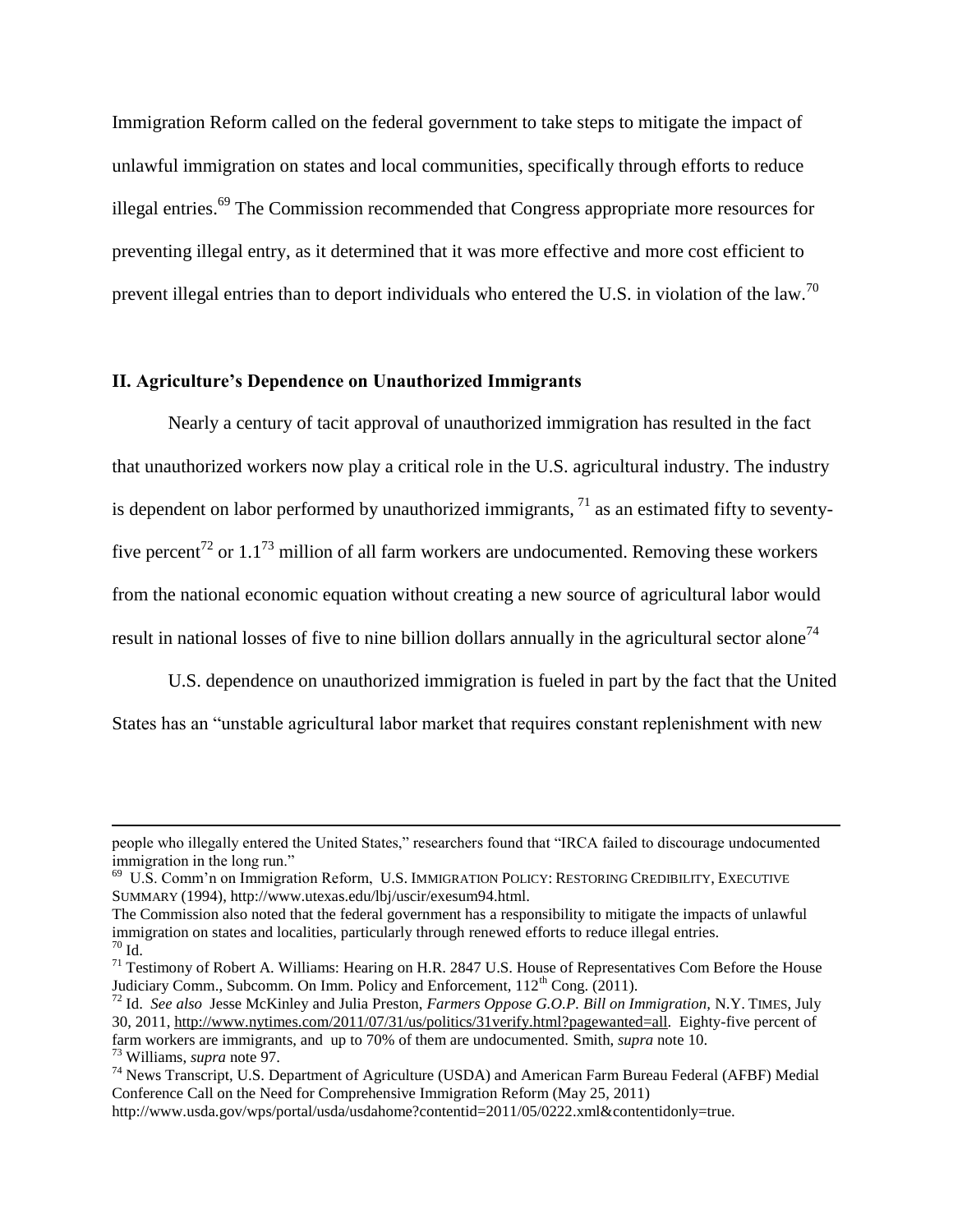workers from abroad.<sup>"75</sup> Instability is fueled by the inherent hardship of making a living from farm work, resulting in the fact that only laborers without other options remain in the agricultural industry.<sup>76</sup> This is not a new problem: in 1986, the Committee on Agricultural Workers determined that

the goal of controlling illegal immigration would be best served by the development of a more structured and stable domestic agricultural labor market with increasingly productive workers…such a system would…address the needs of seasonal farmworkers through higher earnings, and the needs of agricultural employers through increased productivity and decreased uncertainty over labor supply.<sup>77</sup> Although the industry comprises only one percent of the nation's gross domestic

product, agriculture plays a key role in the national economy.<sup>78</sup> Every agricultural job affects three or four others, "from people who make and sell fertilizer and farm machinery to those who work in trucking, food processing, grocery stores, and restaurants."<sup>79</sup> Tamar Jocoby, President of ImmigrationWorks USA, argues that the expulsion of unauthorized farm workers would not just mean a small increase in prices at the grocery store. Rather, eliminating this labor source would cause the collapse of labor-intensive agriculture in the U.S., thereby forcing the nation to import meat, dairy, fruits and vegetables from other countries.<sup>80</sup> Without sufficient numbers of laborers, agricultural production will become the next sector to be outsourced.<sup>81</sup>

<sup>75</sup> Williams, *supra* note 97. *See also* Linda Calvin and Philip Martin, *Labor-Intensive U.S. Fruit and Vegetable Industry Competes in a Global Market*, AMBER WAVES, Dec. 2010,

http://www.ers.usda.gov/AmberWaves/december10/Features/LaborIntensive.htm. "The supply of farmworkers for the U.S. produce industry depends on a constant influx of new, foreign-born labor attracted by wages above those in the workers' countries of origin."

<sup>76</sup> Williams, *supra* note 97.

 $77$  Id. When it enacted IRCA, Congress authorized a Commission on Agricultural Workers to study the effects of the act on the agricultural industry and to make recommendations for the future.

<sup>78</sup> Stacy McCland, *Immigration Reform and Agriculture: What We Really Want, What We Really Need, and What Will Happen If They Leave*?, 10 BARRY L. REV. 63, 74 (2008).

 $^{79}$  Tamar Jacoby, A Price Tag In the Billions, N.Y. TIMES, Aug. 17, 2011, (In Room for Debate column) http://www.nytimes.com/roomfordebate/2011/08/17/could-farms-survive-without-illegal-labor.

<sup>80</sup> Id. *Accord* Linda Calvin and Philip Martin, *Labor-Intensive U.S. Fruit and Vegetable Industry Competes in a Global Market*, AMBER WAVES, Dec. 2010,

http://www.ers.usda.gov/AmberWaves/december10/Features/LaborIntensive.htm. "Some production of laborintensive crops may shift to countries with lower labor costs." *See also* Forrest Laws, *Immigration 'Reforms' Could*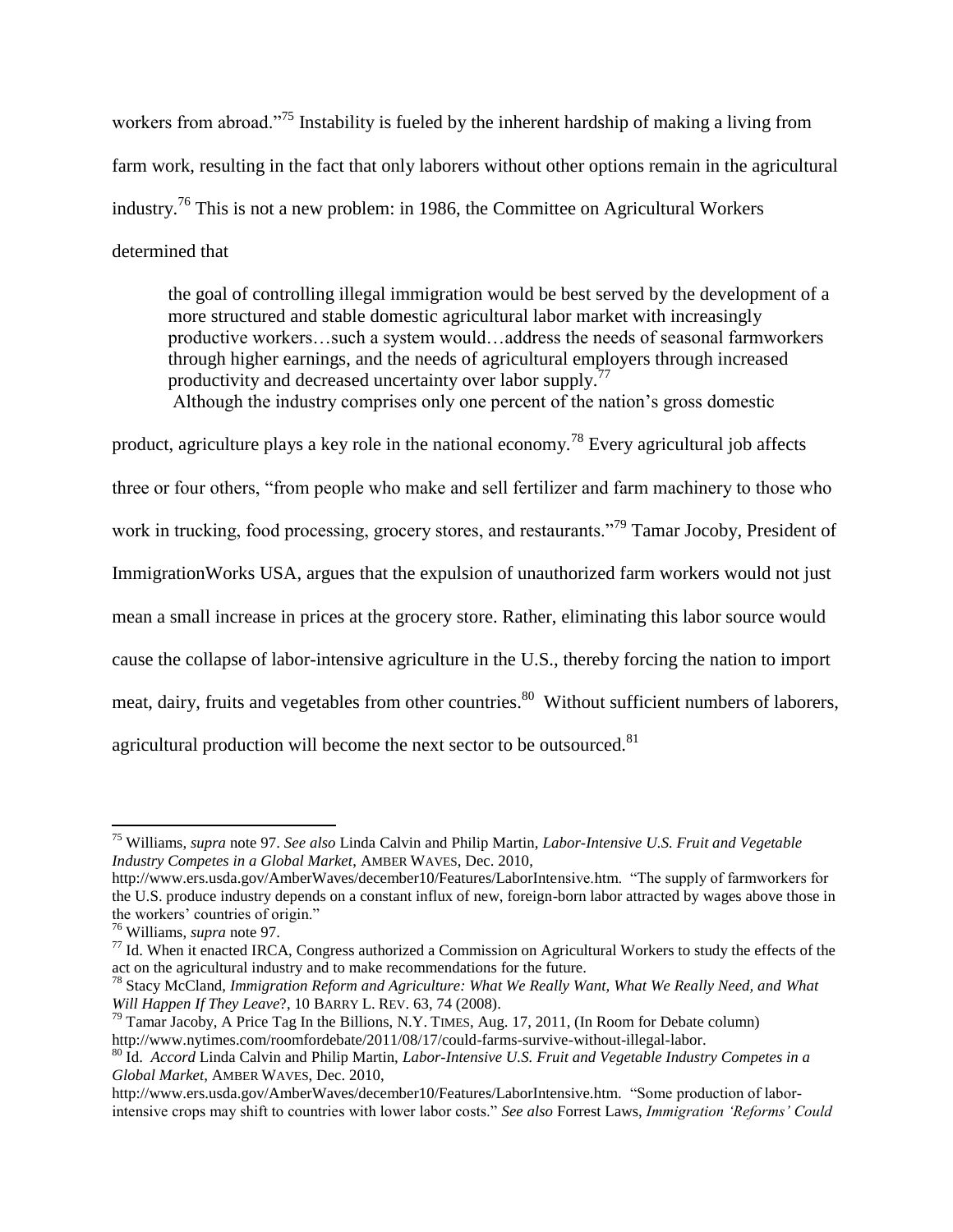#### **1. Immediate Replacement with U.S. Citizens and Work-Authorized Immigrants**

Agriculture remains dependent on labor performed by unauthorized immigrants because of the lack of viable alternatives. Proponents of restrictionist state-based enforcement legislation suggest that removing undocumented immigrants from the nation's fields will make agricultural jobs available for unemployed U.S. citizens and work authorized immigrants. Anecdotal evidence suggests that even high unemployment rates are unlikely to push such workers into taking and maintaining agricultural jobs.<sup>82</sup> For those eligible to receive unemployment benefits, agricultural work—and the accompanying hard labor and harsh conditions—is not financially rewarding.<sup>83</sup> In Alabama, unemployed individuals can receive benefits of up to \$265 a week, while a forty-hour, minimum wage job nets the worker  $$290$ .<sup>84</sup> Location also poses a problem: while agricultural jobs are often in rural areas, urban areas currently face higher levels of unemployment.<sup>85</sup>

Furthermore, an insufficient number of U.S. citizens and legal worker have adequate training to effectively perform agricultural jobs. "Agriculture," says Demetrius Papademetriuo, founder of the Migration Policy Institute, "is a sector and an industry ... that a long time ago, going back to the 1940s and probably before that was abandoned…to foreign workers."<sup>86</sup> Given this exodus,"it is not possible to replace the million unauthorized workers who currently work in

*Cost Farmers, Consumers,* DELTA FARM PRESS, (Oct. 16, 2006 7:59am), http://deltafarmpress.com/immigrationreforms-could-cost-farmers-consumers.

<sup>81</sup> Jacoby, *supra* note 93.

<sup>82</sup> *United Farmworkers wants YOU…to Come take their Jobs?* REFORM IMMIGRATION FOR AMERICA, http://reformimmigrationforamerica.org/blog/blog/united-farm-workers-wants-you%E2%80%A6-to-come-taketheir-jobs/ (last visited March 2, 2012) ("Salinas [California] farm labor contractor Paul Powell had not heard about the "Take Our Jobs" campaign Wednesday, but said he doubted that most unemployed Californians would be up to the challenge. 'There may be a lot of folks who show up and don't stay for more than a day or two," Powell said. "They don't realize how hard the work is. Field work is not easy.'")

<sup>83</sup> Daily Kos Staff, *Kicking out Immigrants Isn't Working Well for Alabama,* DAILY KOS,(Oct. 27, 2011,12:28 PM PDT), http://www.dailykos.com/story/2011/10/27/1030669/-Kicking-out-immigrants-isn-t-working-well-for-Alabama.

<sup>84</sup> Id.

<sup>85</sup> Reeves and Caldwell, *supra* note 80.

 $86$  Id.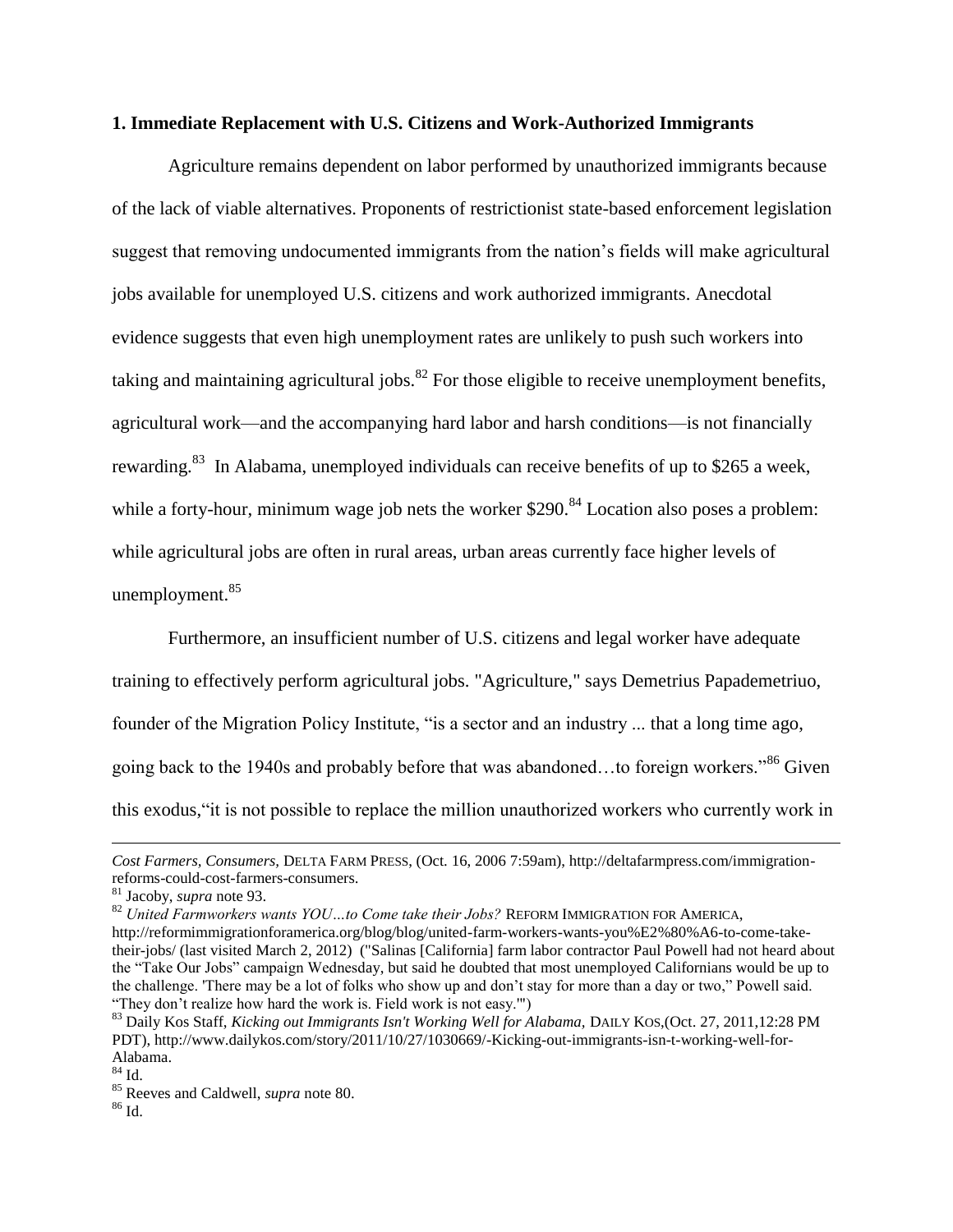agriculture with legal U.S. workers."<sup>87</sup> "The reality is that there are simply not enough trained and willing American agricultural workers to get the job done."<sup>88</sup>

Comparatively low wages, harsh weather conditions, backbreaking physical labor, and the often seasonal nature of such work make agricultural jobs unappealing to individuals authorized to work in the United States.<sup>89</sup> The United Farm Workers' "Take Our Jobs" campaign suggests that attempts to hire unemployed United States citizens and legal immigrants is an impractical way of filling the labor gap created by the wholesale removal of undocumented immigrants. The campaign is a particularly graphic depiction of the aversion of many authorized workers to farm work. The campaign was instituted as a way of encouraging citizens and legal residents to replace immigrants in the fields.<sup>90</sup> The Campaign relies on advertisement and recruitment efforts to attract legal workers, including encouraging members of Congress to refer unemployed constituents to vacant farm worker positions in locations across the country.  $91$  In early summer of 2011, 8,600 people expressed an interest in working in the fields.<sup>92</sup> By September, only seven United States citizens continued to perform agricultural labor. The abject

<sup>88</sup>Benjamin Shute, *A New Generation of Farmers,* N.Y. Times, Aug. 17, 2011,

l

 $87$  Testimony of Robert A. Williams: Hearing on H.R. 2847 U.S. House of Representatives Com Before the House Judiciary Comm., Subcomm. On Imm. Policy and Enforcement, 112<sup>th</sup> Cong. (2011).

http://www.nytimes.com/roomfordebate/2011/08/17/could-farms-survive-without-illegal-labor. "Alabama needs immigrant labor, because too many native-born citizens lack the skill, the stamina, and the wiliness to work in the fields- even in a time of steep unemployment." *See also Editorial*, *It's What They Asked For*; N.Y. TIMES, October 19, 2011, http://www.nytimes.com/2011/10/20/opinion/its-what-they-asked-for.html.

<sup>89</sup> Linda Calvin and Philip Martin, *Labor-Intensive U.S. Fruit and Vegetable Industry Competes in a Global Market*, AMBER WAVES, Dec. 2010, http://www.ers.usda.gov/AmberWaves/december10/Features/LaborIntensive.htm.

<sup>90</sup> UNITED FARM WORKERS, http://takeourjobs.org/ (last visited March 8, 2012). *See also* McKinley and Preston, *supra* note 99. (An analogous initiative established by the Florida Fruit and Vegetable Association ("the Association") monitors hiring by citrus growers, who by law must offer jobs to authorized workers before attempting to hire temporary workers through the H-2A program. Mike Carleton, director of labor relations for the Association, said that of the 344 authorized workers who came forward to fill 1,800 pickers' jobs, only eight were still working at the end of the two-month growing season.)

<sup>91</sup> *Fields of Tears,* THE ECONOMIST, Dec. 16, 2010, http://www.economist.com/node/17722932. Workers attracted through the 'Take Our Jobs' campaign "made demands that seem bizarre to farmworkers, such as high pay, health and pension benefits, relocation allowances and other things associated with normal American jobs. *See also* Aaron Smith, *Farm Workers: Take Our Jobs, Please!* CNNMONEY (July 10, 2010: 1:14 PM ET), http://money.cnn.com/2010/07/07/news/economy/farm\_worker\_jobs/index.htm.  $92 \bar{Id}$ .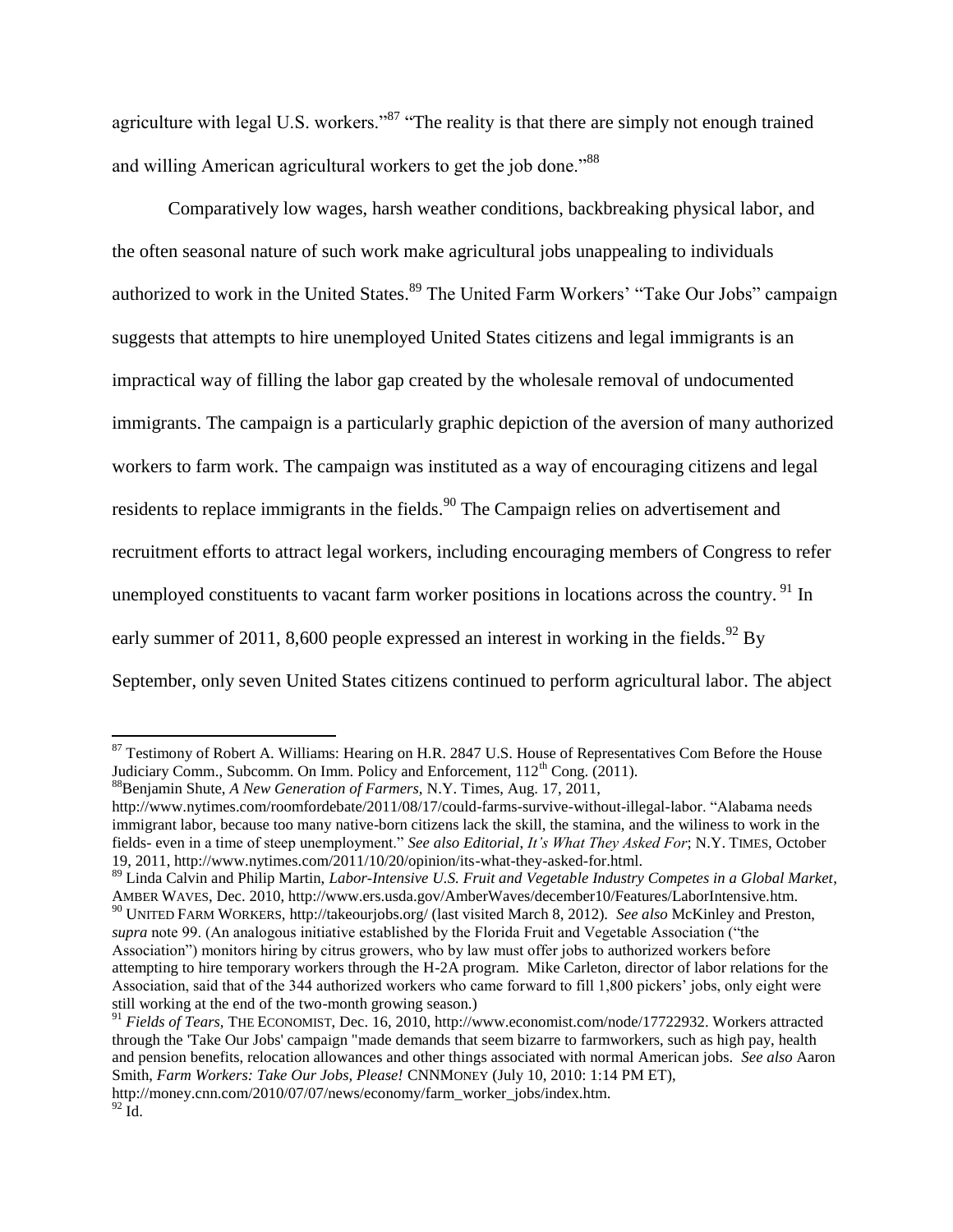failure of the "Take Our Jobs" campaign demonstrates that, even when given the opportunity, United States citizens and work-authorized aliens are unwilling to take agricultural jobs.

Georgia's experience following the passage of the Illegal Immigration Reform and Enforcement Act of 2011 ("IIREA") and the concomitant exodus of unauthorized farm laborers is illustrative.<sup>93</sup> Governor Nathan Deal proposed replacing the undocumented laborers who fled Georgia's fields in the wake of the IIREA with 2,000 individuals on probation.<sup>94</sup> Critics of Governor Deal's plan expressed doubt that probationers, who cannot be forced into specific jobs by state corrections officials, would accept the strenuous physical conditions of a farm job when unemployment benefits remained available.<sup>95</sup> Others argued that probationers, unversed in the skills necessary to efficiently harvest crops, were less efficient pickers and therefore not true substitutes for the undocumented migrant workers who declined to come to Georgia after the passage of the IIREA<sup>96</sup> Furthermore, Governor Deal's plan raises concerns about the relationship between labor and meaningful rehabilitation. Carl Wicklund, executive director of the American Probation and Parole Association, argues that because agricultural positions are largely temporary, "they may not be the best way to go for probationers seeking to get back on their feet, avoid becoming repeat offenders and find full-time jobs and benefits."<sup>97</sup> Thus, while novel, the Deal Plan is problematic as a long-term solution to agricultural labor shortages.

http://www.outsidethebeltway.com/georgias-new-immigration-law-leading-to-crops-rotting-in-farmers-fields/. <sup>94</sup> News Release, Ga Dep't of Corr, Georgia Farms Offer Jobs to Probationers (June 16, 2011) ( http://www.dcor.state.ga.us/NewsRoom/PressReleases/110616c.html).

<sup>95</sup> *Georgia Scours Probation Rolls For Farm Labor; D.C. Begins To Look At Federal Solutions,*  PEACHPUNDIT.COM, (June 15, 2011 17:00 PM), http://www.peachpundit.com/2011/06/15/georgia-scours-probationrolls-for-farm-labor-d-c-begins-to-look-at-federal-solutions/

l

<sup>93</sup> Doug Mataconis, *Georgia's New Immigration Law Leading to Crops Rotting in Farmers' Fields,* OUTSIDE THE BELTWAY (June 22, 2011),

<sup>96</sup> Editorial, *Probation Workers Not Keeping Pace Down on the Farm*, THE NEWNAN TIMES- HERALD, June 23, 2011, http://www.times-herald.com/opinion/Probation-workers----not-keeping-pace---down-on-the-farms--- 1723999.

<sup>97</sup> Newkirk, *supra* note 86.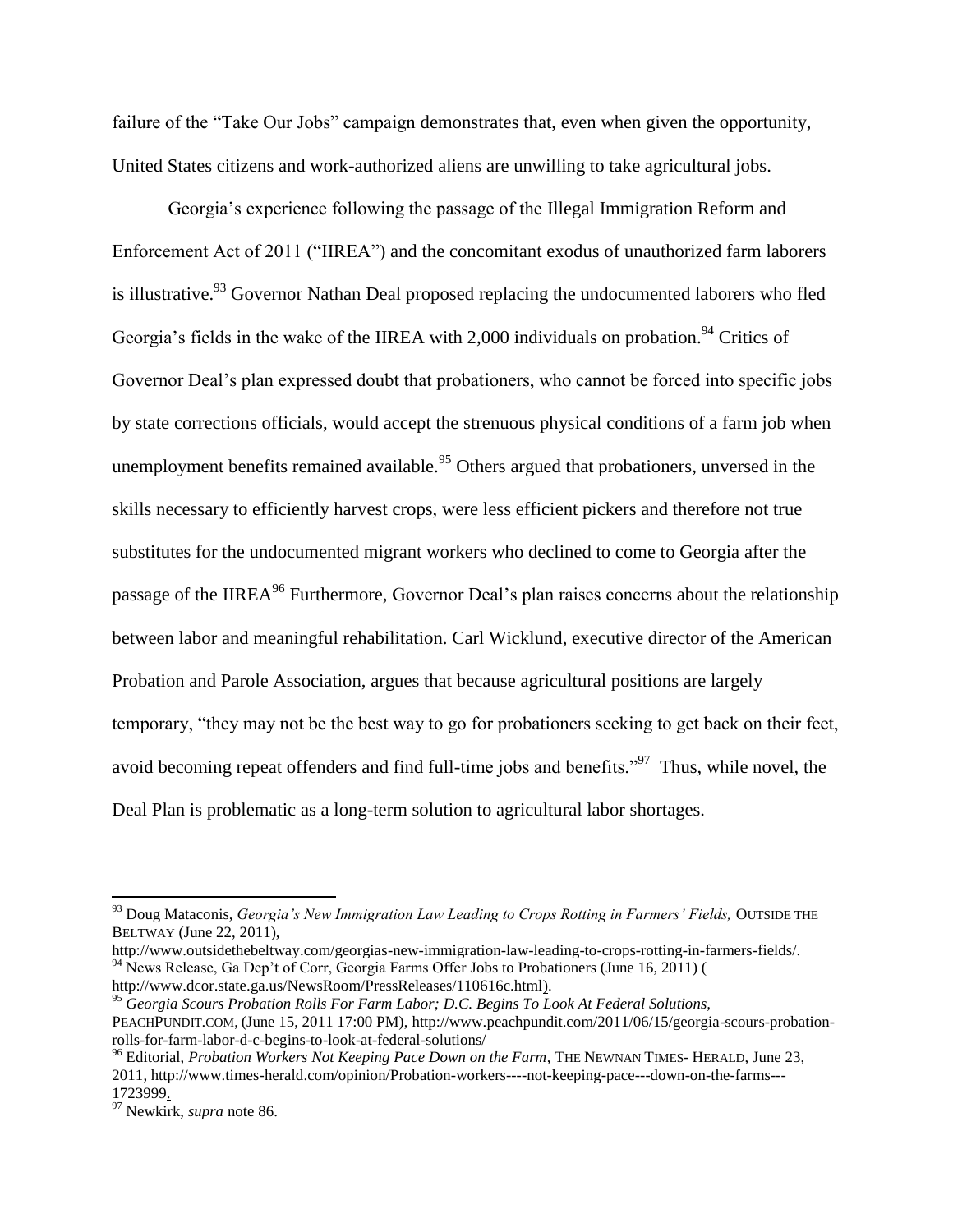If individual states are to take on the mantle of domestic immigration regulation,

legislators must seriously consider the labor needs of the agricultural sector of the economy. Plans for attracting replacement agricultural workers cannot be an afterthought, as they were in Alabama, where talks about a replacement source of labor were not made until after the passage of the restrictive ATCPA and resultant mass exodus of laborers. **<sup>98</sup>** Labor provided by undocumented immigrants is a critical thread in the national agricultural tapestry. Reform efforts that ignore this basic fact threaten to undermine the industry's vitality.

# **2. The Guest Worker Program**

# **i. Structural Problems**

 $\overline{\phantom{a}}$ 

The current guest worker program is poorly suited to recruit an adequate number of agricultural laborers. The guest worker program fails to accommodate the exigencies of agricultural labor, where workers often show up the day a job starts, work until the job is done, and then move on. In contrast, farmers who want to hire guest workers must file an application for a temporary labor certification at least forty-five days before the date that the laborer will start work.<sup>99</sup> This requirement is burdensome for farmers, who are hard pressed to determine the exact amount of labor necessary at a given point or in a given year because of inconsistencies in crop yields and harvest times.<sup>100</sup>

Guest-worker programs are simply too stiff to fit with the dynamic U.S. market… [o]ur strength is that our economy is fluid…[i]f we need labor all of a sudden in New Orleans, the workers just show up. Once you rely on a guest-worker program, you have a huge amount of reliance on government bureaucracy.<sup>101</sup>

<sup>98</sup> Martin Swant, *Alabama Farmers Doubt Proposals for Help with Labor Shortage From Immigration Law*, AL.COM, Oct. 21, 2011, http://blog.al.com/businessnews/2011/10/alabama\_farmers\_doubt\_proposal.html. <sup>99</sup> 20 C.F.R. 655.130(b) (year).

<sup>&</sup>lt;sup>100</sup> Redman and Malloy, *supra* note 114. Georgia state representative Matt Ramsey stated that, while "existing" federal visa programs…provide a legal avenue for the agriculture industry to import as much migrant labor as necessary to supplement their domestic workforce" those programs are "bureaucratically and administratively cumbersome" and in need of improvement."

<sup>101</sup> Nathan Thornburgh/Vass, *Can a Guest Worker Program Work?* TIME, May 24, 2007, http://www.time.com/time/magazine/article/0,9171,1625191,00.html.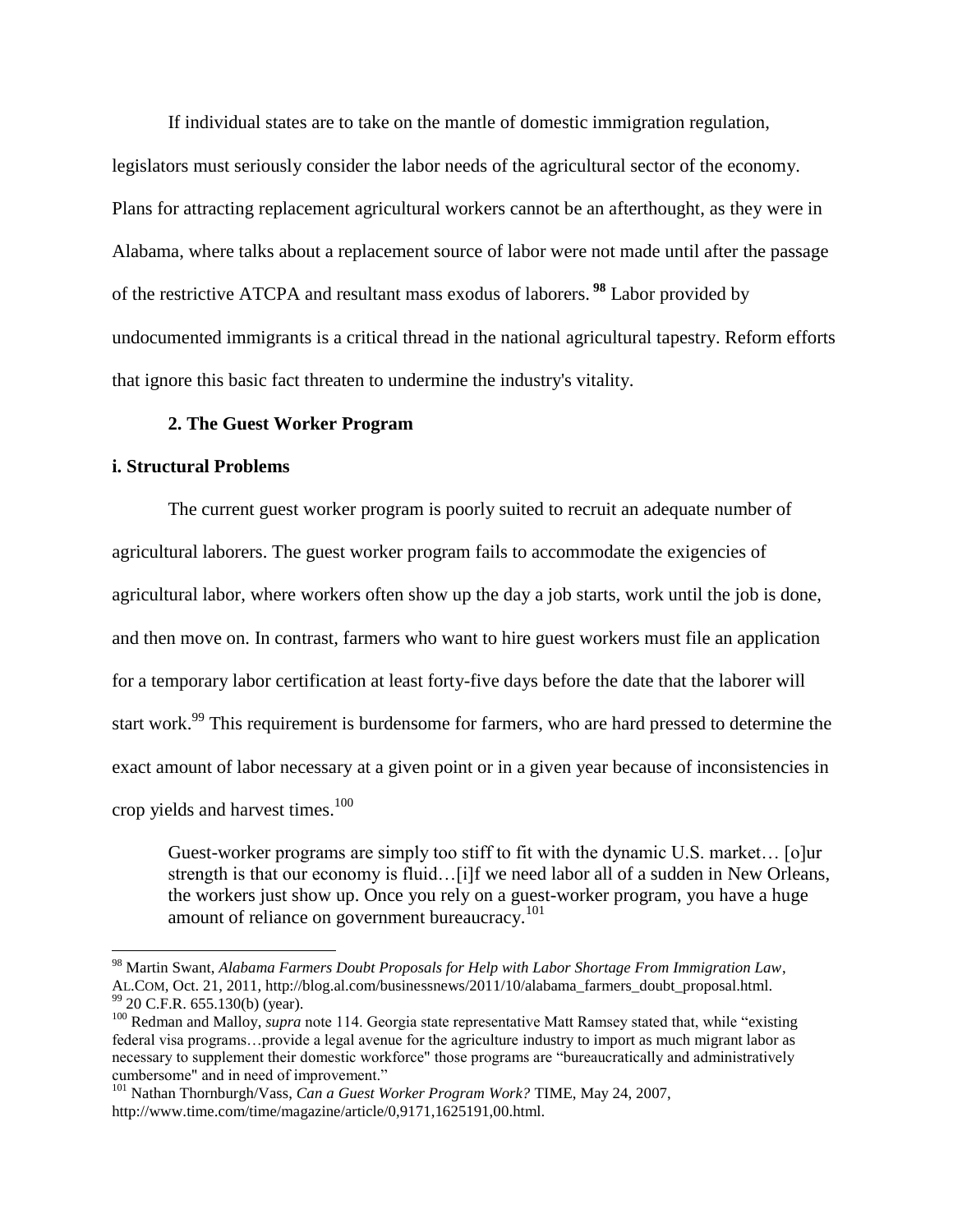The program permits workers to be hired on a temporary basis only. This makes it entirely impractical for subsections of the agricultural sector, like the dairy, livestock, poultry, and ginning industries, that require a skilled workforce all year long.<sup>102</sup> Regularly taking time to train new employees, and then waiting while their skills reach the level of more experienced threatens to harm productivity.<sup>103</sup> Furthermore, the program is prohibitively expensive, especially for small farmers. In addition to paying wages, farmers are required to provide free housing for workers who cannot reasonably be expected to return home each night and to pay travel costs to and from the worker's home country.<sup>104</sup> Farmers' perceptions of the current guest worker program also undermine its effectiveness. Hiring unauthorized workers is simply easier than working through a "labyrinthine...process,"<sup>105</sup> described as "too expensive...too litigious...[and] too bureaucratic."<sup>106</sup>

Statistics provide a striking indictment of the program: today, IRCA's H-2a program accounts for a negligible three percent<sup>107</sup> of the total agricultural workforce.<sup>108</sup> The current

<sup>102</sup> NPR Staff, *E-Verify Rattles Nerves in America's Dairyland*, NATIONAL PUBLIC RADIO, August 31, 2011, http://www.npr.org/2011/08/31/140086117/e-verify-rattles-nerves-in-americas-dairyland, Msbusiness.com, G*eorgia Recruiting Ag States to Help Improve Guest Worker Program*, (Feb. 6, 2012), http://msbusiness.com/businessblog/2012/02/06/georgia-urges-other-ag-states-to-help-get-workableguest-worker-program/.

 $^{103}$  Hearing Before the Subcommittee on Immigration Policy and Enforcement, H. Comm. On the Judiciary, 112<sup>th</sup> Congress, (2011) (Congresswoman Zoe Lofgren of California stating "please don't tell me the solution is the H2A reform. Don't tell me that the solution to this problem is to deport 1.5 million experienced farm workers who are already doing this important work just to replace them with millions of new temporary guest workers which would have to come and go every single year. This would be a massive and terribly expensive undertaking and is simply just never going to work."

 $104$  655.122(d) (year).

<sup>105</sup>Alicia A. Caldwill, *Ag Industry Faces Labor Woes in Immigration Debate,* CBSNEWS.COM, June 4, 2011, http://cnsnews.com/news/article/ag-industry-faces-labor-woes-immigration-debate.

<sup>106</sup> Id. *See also* Written Testimony of Bruce Goldstein, House Judiciary Comm., Subcomm. On Imm. Policy and Enforcement, 112 Cong. (April 13, 2011), *available at* 

http://judiciary.house.gov/hearings/pdf/Goldstein04132011.pdf (Bruce Goldstein is the President of Farmworker Justice.)

<sup>107</sup> Goldstein, *supra* note 128; Hanson, *supra* note 45, at 4.

<sup>108</sup>Los Angeles Times, *Immigration: A Better Farm Worker Fix,* LOS ANGELES TIMES*,* May 9, 2011,

http://mobile.latimes.com/p.p?a=rp&postId=261008&m=b&sessionToken=&postUserId=7.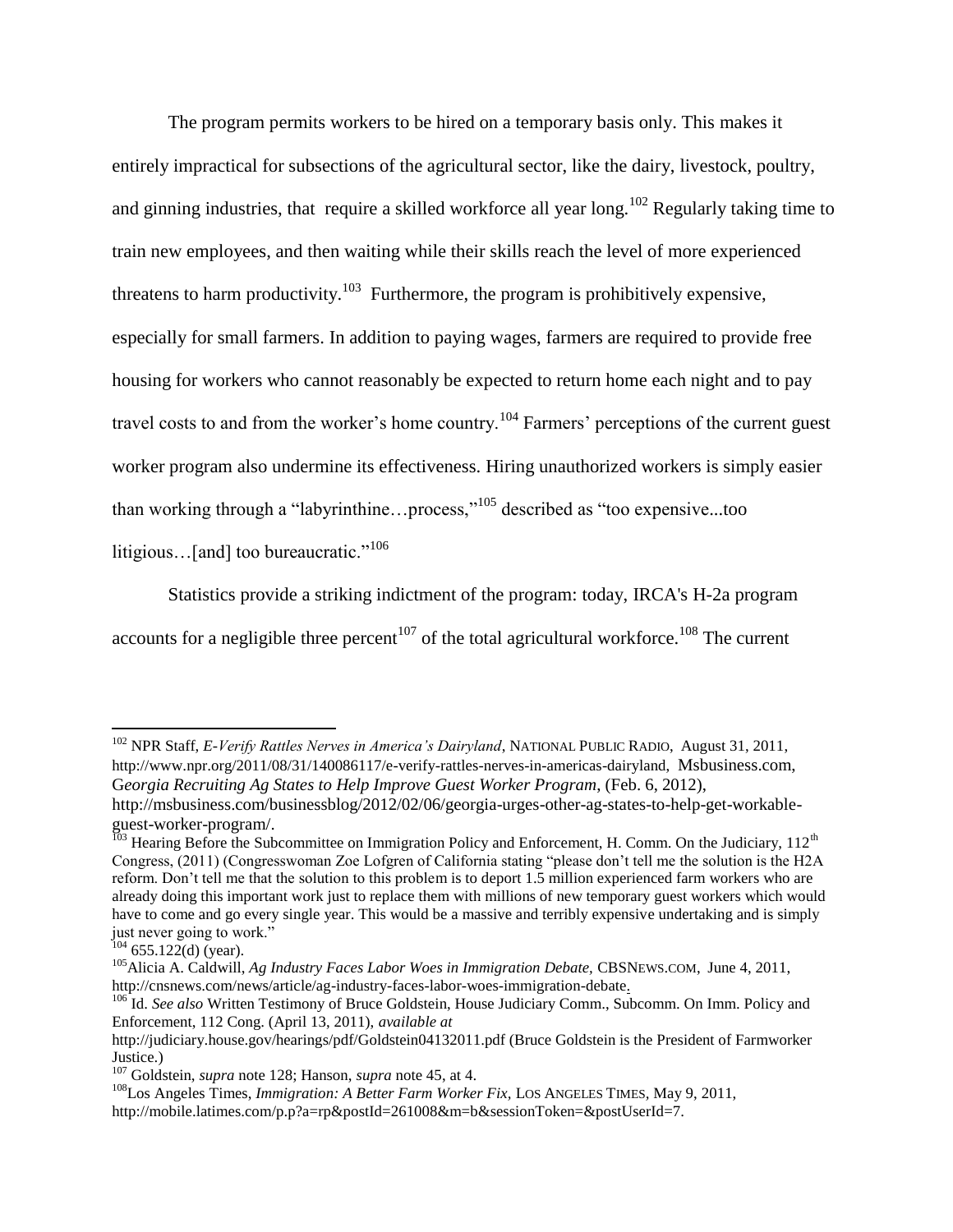program does not recognize "current workforce demographics," <sup>109</sup> as it makes only 200,000 visas available annually. In contrast, undocumented workers fill roughly six million jobs in the United States, "many of which are in the agricultural and service sectors and are no longer being filled by native-born workers."<sup>110</sup> In Georgia, where agriculture is the largest industry, only 20 farms participate in the H-2A program.  $^{111}$  The present guest worker program is thus an inappropriate vehicle for solving the labor shortage sparked by restrictionist state-based immigration policies.

#### **ii. Human Rights Abuses**

The H-2A program faces criticism for human rights abuses so endemic that the Southern Poverty Law Center has analogized it to slavery.<sup>112</sup> While Congress has afforded human rights protections to migrant and seasonal agricultural workers, such protections have not been extended to guest workers.<sup>113</sup> Guest workers are highly vulnerable to abuse because each worker's immigration status is tied to his or her employer. Because reporting abuses could result in the guest worker being sent home, the "balance of power between employer and worker is skewed so disproportionately in favor of the employer that, for all practical purposes, the

 $109$  Id.

<sup>110</sup> Marisa Silenzi Cianciarulo, *Can't Live with 'Em, Can't Deport 'Em: Why Recent Immigration Reform Efforts Have Failed*, NEXUS, 13 NEXUS 13, 22 (2008).

<sup>111</sup> NPR Staff, *Ga.'s New Immigration Law Sparks Farmers' Fears,* NATIONAL PUBLIC RADIO (June 23, 2011), http://www.npr.org/2011/06/23/137369275/ga-s-new-immigration-law-sparks-farmers-fears.

<sup>&</sup>lt;sup>112</sup> Mary Bauer, *Close to Slavery: Guestworker Programs in the United States*, THE SOUTHERN POVERTY LAW CENTER 1 (2007), http://www.gpn.org/splcenter.org.SPLCguestworker.pdf.

<sup>113</sup> 29 U.S.C. 1855(b) The Migrant and Seasonal Agricultural Worker Protection Act. (year) *See also* Written Testimony of Bruce Goldstein, House Judiciary Comm., Subcomm. On Imm. Policy and Enforcement, 112 Cong. (April 13, 2011), *available at* http://judiciary.house.gov/hearings/pdf/Goldstein04132011.pdf Bruce Goldstein is the President of Farmworker Justice."Further compounding this vulnerability, many guestworkers arrive deeply in debt, having paid enormous recruiters' fees for the opportunity to work in the United States, often under very misleading descriptions. Depending on their country of origin, workers pay anywhere from hundreds to thousands of dollars. In addition, workers are sometimes required to leave collateral, such as a property deed, with recruiters to ensure that workers will complete their contract.")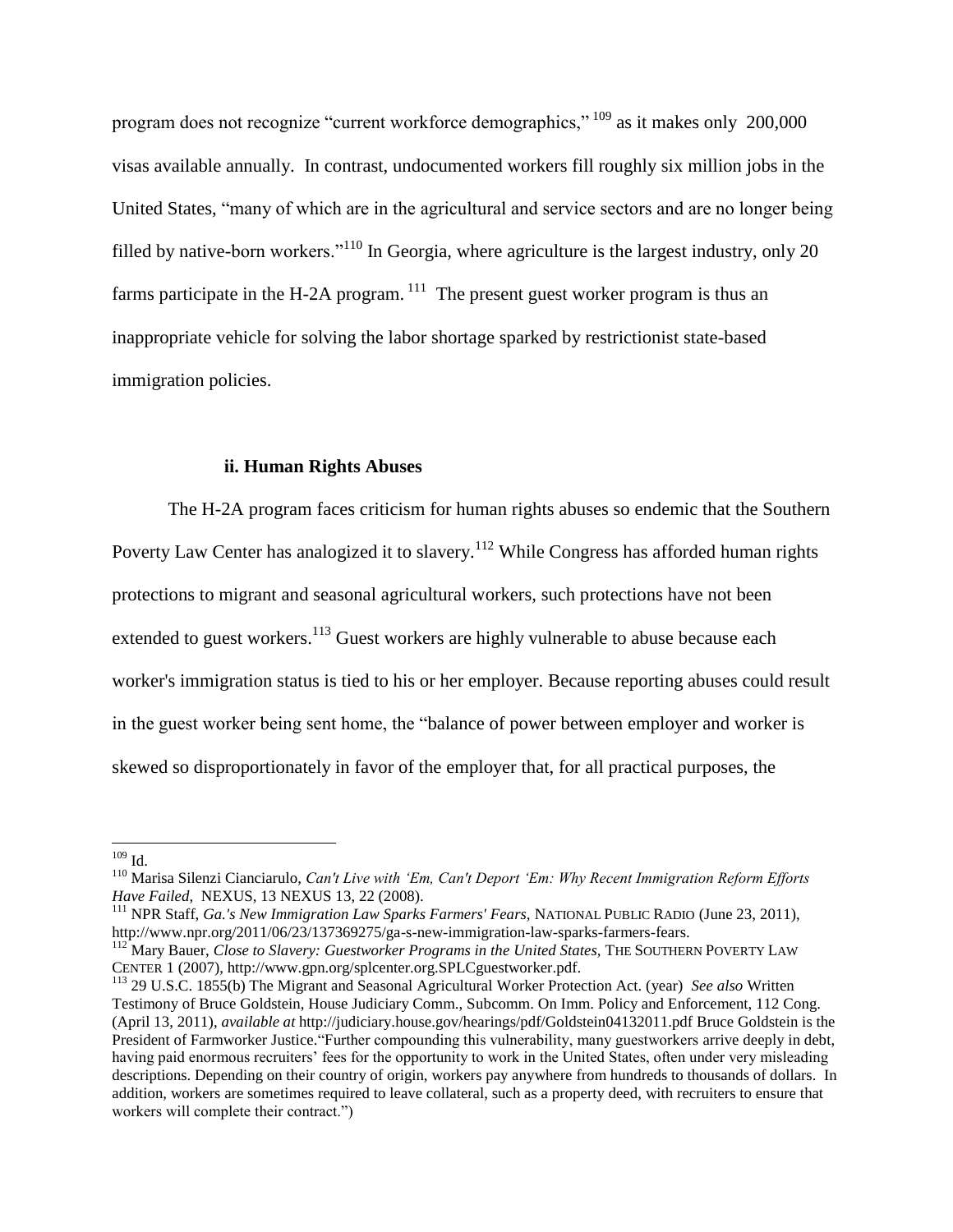worker's rights are nullified."<sup>114</sup> Workers are further discouraged from reporting exploitative conditions by the threat of blacklisting, in which a complaining worker's name is placed on a list to ensure that he or she will not be re-hired in the future.<sup>115</sup> Fear of retaliation is described as a deeply rooted problem, and a major contributor to systemic human rights abuses.<sup>116</sup>

Together with the practical difficulties of expanding the guest worker to a national scale and divining a flexible system that accounts for the exigencies of agriculture, the human rights abuses endemic in the current guest worker system suggest that the program must be drastically changed before policy makers should consider it a true alternative to the agricultural industry's reliance on undocumented laborers.

#### **3. Mechanization**

To date, mechanization is an impractical substitute for human agricultural labor. Even where technology can be effectively employed, human judgment and dexterity are necessary to ensure a complete harvest and thus maximum profits.<sup>117</sup> "A machine cannot easily mimic the judgment and dexterity of experienced farmworkers, particularly when crops do not mature evenly, and workers must determine what can be harvested during multiple passes through fields and orchards."<sup>118</sup> Individual crops present specific challenges: strawberries, for example, can only be harvested by hand, as commercial mechanical harvesters are not currently available.<sup>119</sup> Although oranges for processing can be harvested mechanically, the necessary machinery costs

<sup>114</sup> Bauer, *supra* note 129, at 15.

<sup>&</sup>lt;sup>115</sup> Bauer, *supra* note 129, at 172. The North Carolina Growers Association blacklist is an example of one such list that has been widely publicized. The "1997 NCGA Ineligible for Rehire Report" consisted of more than 1,000 names of undesirable former guestworkers.

<sup>116</sup> Bauer, *supra* note 129, at 17.

**<sup>117</sup>** Megan McArdle, *Illegal Immigrants Might Be Undocumented, But They're Not Unskilled,* THE ATLANTIC, July 6 2011, http://www.theatlantic.com/business/archive/2011/07/illegal-immgrants-might-be-undocumented-but-theyrenot-unskilled/241510/.

<sup>118</sup> Calvin and Martin, *supra* note 108.

 $119$  Id.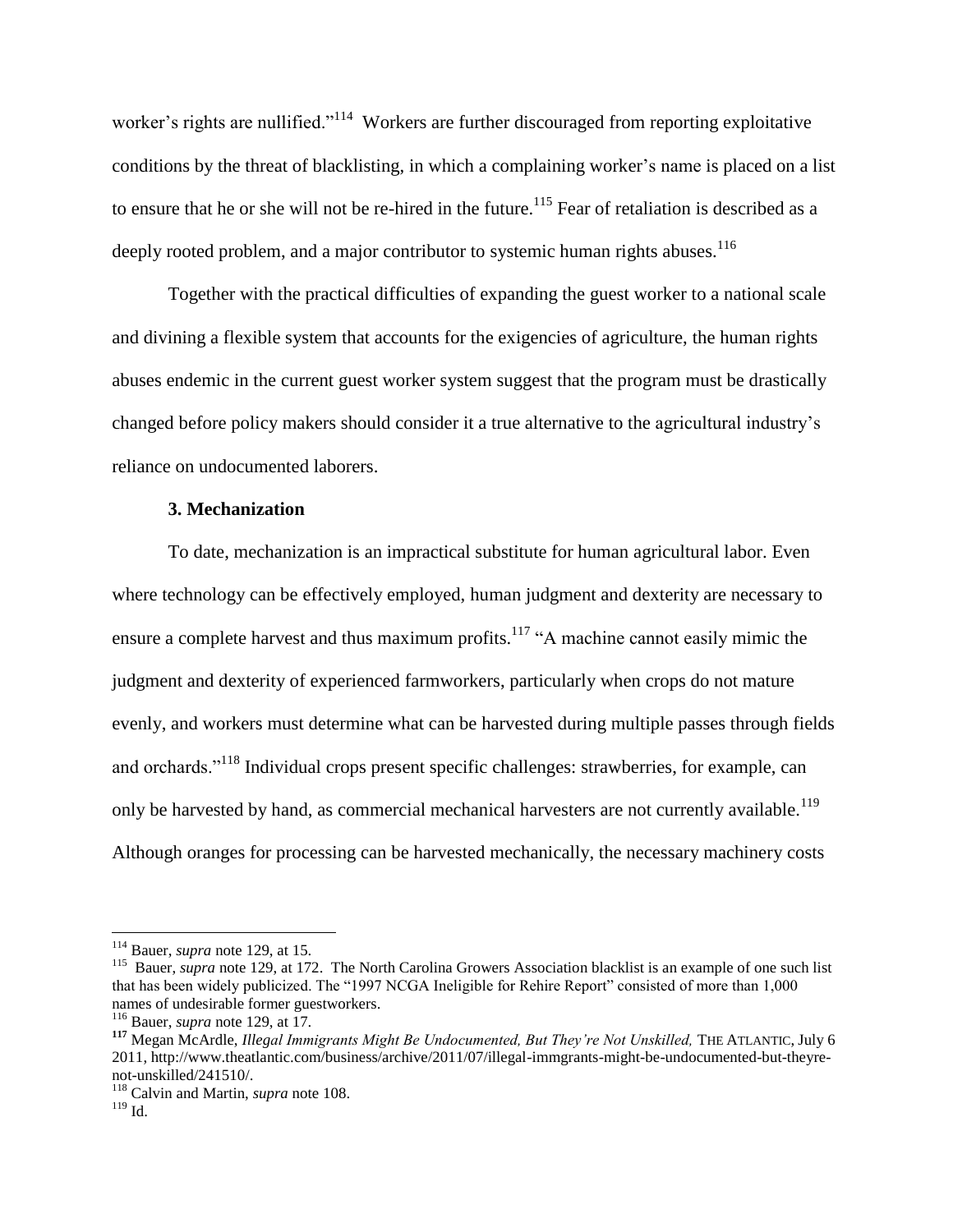over a million dollars, a sum that is prohibitive for small farmers.<sup>120</sup> Like strawberries, oranges for the fresh market must be harvested by hand, because mechanical harvesters damage the fruit's skin and make it unmarketable.<sup>121</sup> "Developing a viable mechanized harvesting system often depends on breakthroughs in three areas: machinery, varieties, and agricultural practices."<sup>122</sup> Mechanization therefore cannot be instantly adopted as a substitute for the millions of undocumented laborers who currently toil in the nation's fields.

#### **III. State Legislatures and Immigration Policy**

In the nation's early years, states stepped forward to fill a void unregulated by the federal government; today, state legislation aims to enforce laws created by a federal government that hesitates to effectively enforce them. Lawmakers' frustration with the federal government's inability to revamp immigration policies is evident from the marked increase in sub-federal immigration legislation from 2007 onward.<sup>123</sup> Today, "immigration is one of the most pressing issues facing state legislatures, and state policy makers have received little to no help from the federal government" in crafting better immigration control policies. <sup>124</sup>

Arguably, security and economic concerns are the driving motives behind such legislation.<sup>125</sup> Violence, drug cartels, and human smuggling are of particular concern for states

 $\overline{\phantom{a}}$  $120$  Id.

<sup>121</sup> Id.

 $122$  Id.

<sup>123</sup> Ryan Terrance Chin, *Moving Toward Subfederal Involvement in Federal Immigration Law*, 58 UCLA L. REV. 1859, 1861 (2011).

<sup>124</sup> National Conference of State Legislatures, *States Continue to Step up to the Plate on Immigration Issues*, NATIONAL CONFERENCE OF STATE LEGISLATURES (Aug. 9, 2011), http://www.ncsl.org/press-room/states-continueto-step-up-to-the-plate-on-immigra.aspx.

 $125$  Interview by Nat'l Conference of State Legislatures with Rich Crandall, State Senator, Az., in San Antonio, Tex. (Aug. 8-11, 2011), *available at* http://www.ncsl.org/default.aspx?TabId=23572. *See also* Julia Preston, *Immigration Decreases, but Tensions Remain High,* N.Y. TIMES, March 10, 2012,

http://www.nytimes.com/2012/03/11/us/illegal-migration-from-mexico-falls-but-local-fears-persist.html?\_r=1&hp. (statement by Arizona Governor Jan Brewer that "[f]or years, Washington has stood idly by, letting our borders grow more porous and more dangerous." While the overall number of undocumented immigrants crossing the United States-Mexico border decreased in 2011, "federal and local officials said they now faced smaller numbers of more determined and potentially more dangerous crossers, including migrants carrying illegal drugs."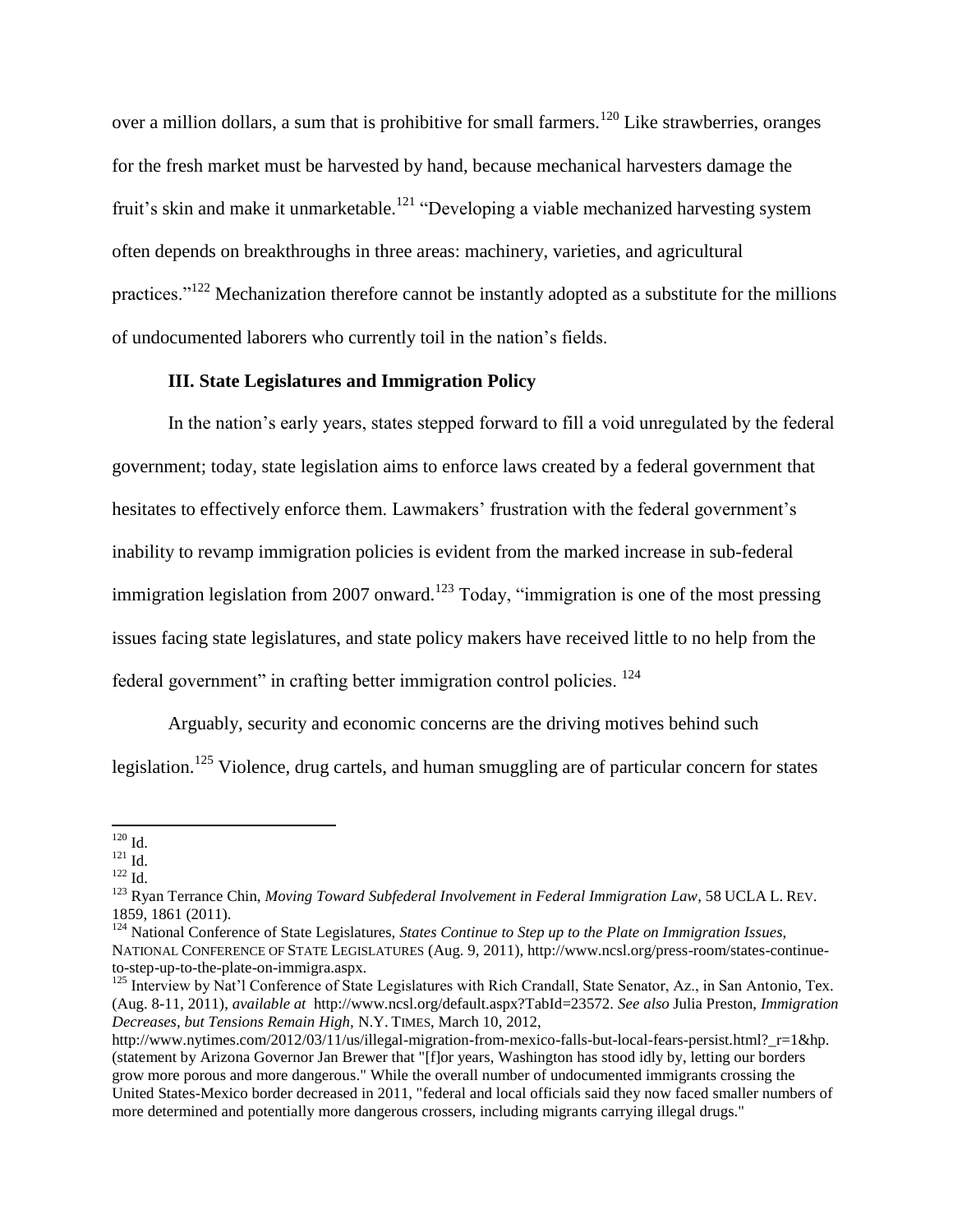on the southern border, and security concerns are cited as a reason for stringent state-based immigration enforcement.<sup>126</sup> State officials also cite fiscal concerns as evidence of the need for more stringent immigration laws. Although undocumented immigrants pay income, payroll, and sales taxes<sup>127</sup>—thereby contributing to local, state, and federal governments—some state policy makers argue that such individuals create a fiscal burden, the "lion's share" of which is borne by individual states.<sup>128</sup> While some experts suggest that undocumented immigrants have a small net impact on the U.S. economy,<sup>129</sup> advocates of state-based immigration enforcement tout the economic difficulties purportedly created by undocumented immigrants as a driving force behind such legislation.<sup>130</sup> In an interview with the National Conference of State Legislatures, Arizona governor Jan Brewer complained of the "education, healthcare, and incarceration costs" imposed on the state by undocumented immigrants, concluding that the state could not afford such a burden. <sup>131</sup> "Arizona has been more than patient waiting for Washington to secure the border," Brewer said. "Decades of federal inaction and misguided policy have created a dangerous and unacceptable situation....<sup>"132</sup> State Representative Mike Ball of Alabama correlated the state's high unemployment rate with high numbers of undocumented immigrants, arguing that

<sup>&</sup>lt;sup>126</sup> Interview by Nat'l Conference of State Legislatures with Leticia Van de Putte, State Senator, Tex., in San Antonio, Tex. (Aug. 8-11, 2011), *available at* http://www.ncsl.org/default.aspx?TabId=23572. *See also* Nicholas Riccardi, *Arizona Passes Strict Illegal Immigration Act*, L.A. TIMES, Apr. 13, 2010, http:// articles.latimes.com/2010/apr/13/nation/la-na-arizona-immigration14-2010apr14.

<sup>127</sup> Hanson, *supra* note 45, at 10.

<sup>&</sup>lt;sup>128</sup> Kris W. Kobach, Reinforcing the Rule of Law: What States Can and Should Do to Reduce Illegal Immigration, 22 Geo. Immigr. L.J. 459, 460-61 (2008). Kobach argues that that although the fiscal burden at the federal level is significant--more than \$10 billion annually--the lion's share hits state budgets.

<sup>&</sup>lt;sup>129</sup> Hanson, *supra* note 45, at 1.

<sup>130</sup> Arian Campo-Flores, *Alabama Gets Tough on Illegal Immigrants*, WALL ST. J., June 10, 2011, http://online.wsj.com/article/SB10001424052702304392704576375540410159236.html. Alabama State Representative Micky Hammon stated that "[e]veryone's in a financial bind right now," and undocumented immigrants are "taking a toll on our state revenue."

<sup>131</sup> Jay Reeves and Alicia A. Caldwell, *After Alabama Laws, Few Americans Taking Immigrants' Work*, THE HUFFINGTON POST (Oct. 21, 2011 12:58 AM ET), http://www.huffingtonpost.com/2011/10/21/after-alabamaimmigration-law-few-americans-taking-immigrants-work\_n\_1023635.html.

<sup>132</sup> Robert Barnes, *Supreme Court to Hear Challenge to Arizona's Immigration Law*, WASH. POST, (Dec. 12, 2011), http://www.washingtonpost.com/politics/supreme-court-to-hear-challenge-of-arizonas-restrictive-immigrationlaw/2011/12/12/gIQA4UYepO\_story.html.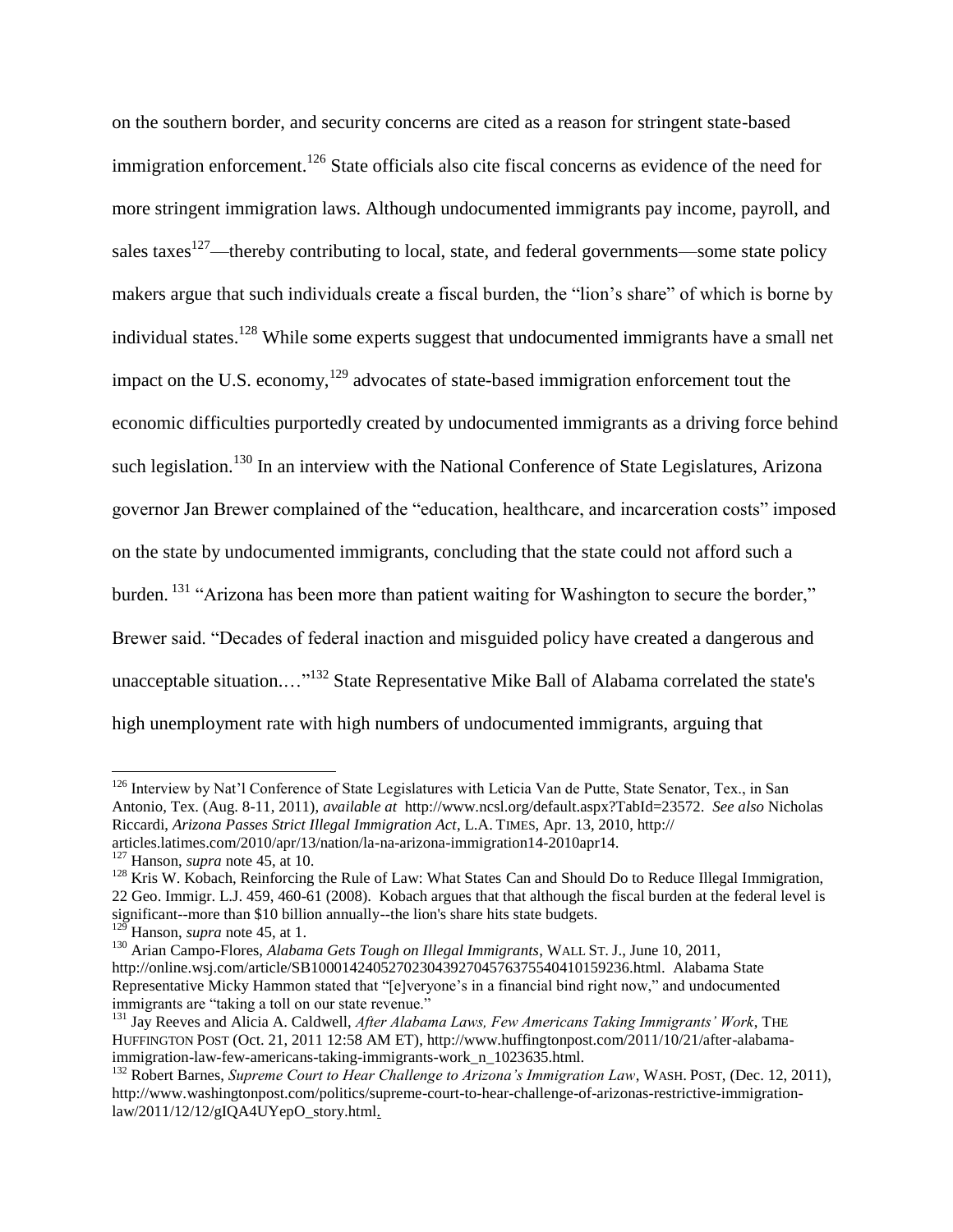aggressive immigration legislation was an attempt to "level the playing field" between 'undereducated,' unemployed Alabamans and undocumented immigrants, "who do not have to pay workman's comp insurance," or "employee tax."<sup>133</sup> Ball asserts that that tough immigration laws are the answer to Alabama's "huge poverty problem" and high rate of unemployment, as such measures will create jobs for U.S. citizens and authorized aliens.<sup>134</sup>

While Arizona's efforts to regulate immigration have captured national and international headlines, copycat laws passed in Georgia and Alabama are arguably the harshest to date and serve to crystallize the symbiotic relationship between agriculture, undocumented workers, and state law. Agriculture is the largest industry in both each of those states, netting annual profits of slightly over five billion dollars in Georgia and slightly under five billion dollars in Alabama.<sup>135</sup>

Georgia enacted the "Illegal Immigration Reform and Enforcement Act" ("IIREA") in April of 2011. The law requires public and private employers with more than ten employees use the federal employment eligibility verification system ("E-Verify"), <sup>136</sup> provides law enforcement officials with the authority to enforce federal immigration laws, and allows law enforcement officials to question criminal suspects about their immigration status.<sup>137</sup>

The situation in Alabama is strikingly similar. Passed in April of 2011, the Alabama Taxpayer and Citizen Protection Act ("ATCPA") maintains that "illegal immigration is causing

<sup>135</sup>Margaret Newkirk, *Ga. Criminals Sub for Immigrant Farm Workers,* BLOOMBERG.COM (June 15, 2011 1:28 PM ET), http://www.bloomberg.com/news/2011-06-15/georgia-criminals-sub-for-immigrant-farm-workers.html. "Farming is a \$5.1 billion industry in Georgia, according to its Agriculture Department." News Release, Ga Dep't of Corr, Georgia Farms Offer Jobs to Probationers (June 16, 2011)

[\(http://www.dcor.state.ga.us/NewsRoom/PressReleases/110616c.html\)](http://www.dcor.state.ga.us/NewsRoom/PressReleases/110616c.html); Daniel Robinson, "Welcome" U.S. DEP'T. OF AG. FARM SERVICES AGENCY (Sept. 26, 2012),

l

<sup>133</sup> PBS NEWSHOUR, (Public Broadcasting Service Oct.13, 2011), *available at* http://www.pbs.org/newshour/bb/law/july-dec11/alimmigration\_10-13.html.  $^{134}$  Id.

http://www.fsa.usda.gov/FSA/stateoffapp?mystate=al&area=home&subject=landing&topic=landing  $^{136}$  Ga. Code Ann., § 36-60-6 (2011)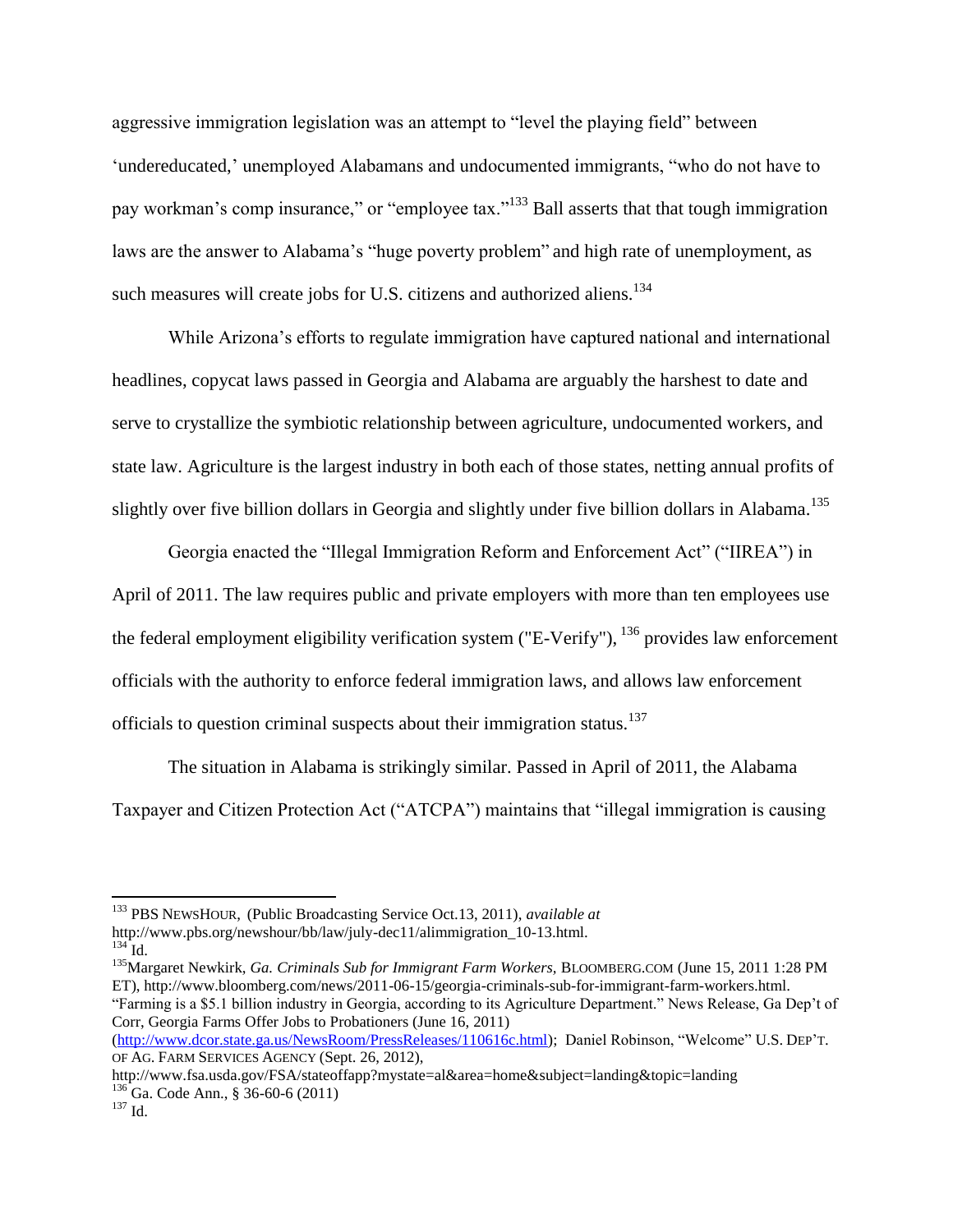economic hardship and lawlessness in this state."<sup>138</sup> The ATCPA prohibits employers from hiring undocumented workers and mandates the use of E-Verify. The act further prohibits property owners from renting to undocumented immigrants, requires school districts to verify the immigration status of enrolled students, and criminalizes behavior relating to "concealing, harboring, [or] shielding of unauthorized aliens."<sup>139</sup>

# **IV: Agriculture as the Achilles Heel of State-Based Enforcement Legislation**

Because agriculture is a critical industry in Georgia and Alabama, events in those states following the passage of state-based immigration regulation illustrate the calamitous relationship between such legislation and the agricultural industry's dependence on undocumented workers.

In Georgia, forty-six percent of the state's farmers reported a labor shortage after the passage of the IIREA,  $^{140}$  sparking a ripple effect that resulted in a \$106.5 million loss in other goods and services.<sup>141</sup> According to a state survey, over eleven thousand agricultural jobs went unfilled during the summer 2011 growing season.<sup>142</sup> Without legislative action, the shortage is

<sup>138</sup> Ala. Code § 31-13-2 (2011).

<sup>&</sup>lt;sup>139</sup>Ala. Code § 31-13-13 (2011). In August of 2012, the 11th Circuit determined that this provision of the ATCPA was conflict preempted by federal immigration law, as it undermined Congress' intent to allow the Executive Branch discretion in immigration matters. United States v. Alabama, 691 F.3d 1269, 1288 (11th Cir. 2012). The Court's decision does little to staunch the anti-immigrant motive and effect of the now-defunct provisions.

<sup>140</sup> Campo-Flores, *supra* note 79.

<sup>141</sup> Jeremy Redmon and Daniel Malloy, *Report*: *Farm Labor Shortages May Cost Georgia Economy \$391 Million,* THE ATLANTA JOURNAL-CONSTITUTION, October 4, 2011, http://www.ajc.com/news/georgia-politicselections/report-farm-labor-shortages-1194039.html.

<sup>&</sup>lt;sup>142</sup> News Release, Ga Dep't of Corr, Georgia Farms Offer Jobs to Probationers (June 16, 2011) ( http://www.dcor.state.ga.us/NewsRoom/PressReleases/110616c.html). This figure represents roughly fourteen percent of the agricultural jobs filled annually in the state. *See also* Jeremy Redmon and Daniel Malloy, *supra* note 114. *Report*: *Farm Labor Shortages may Cost Georgia Economy \$391 Million,* THE ATLANTA JOURNAL-CONSTITUTION, October 4, 2011, The state's economy will lose a projected 3,260 more jobs as a result of labor shortages in the agricultural sector.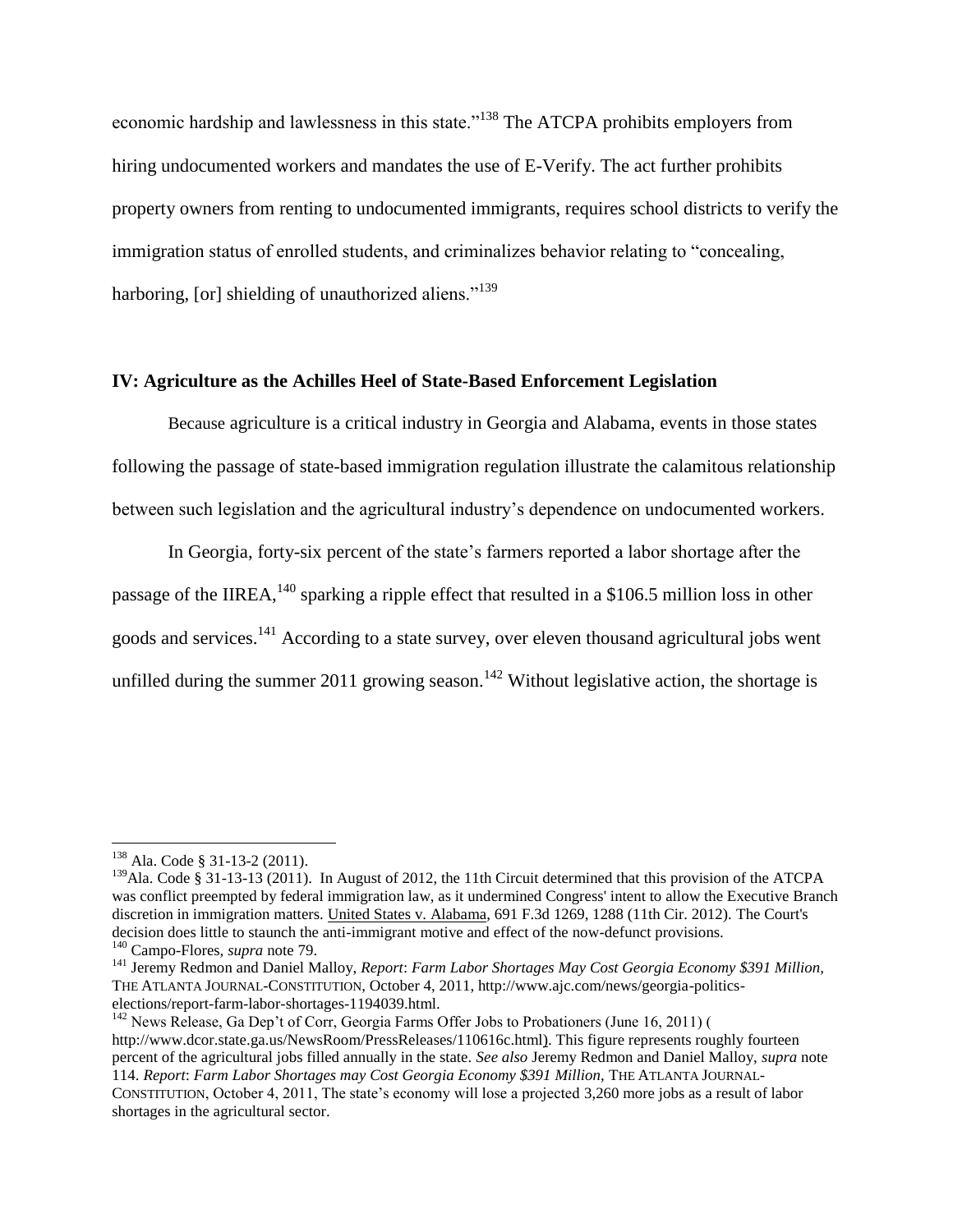likely to continue, resulting in an estimated \$391 million in losses to the agricultural sector as a whole.<sup>143</sup>

Public reaction to the ATCPA was swift and strong in Alabama's immigrant communities. State Senator Bill Beasley stated that the law amounted to telling "Hispanics [that] we don't want you in Alabama."<sup>144</sup> In the aftermath of the enactment of the law, "many" frightened Hispanics [hid] in their homes or fled" the state.<sup>145</sup> Agriculture Commissioner John McMillan reported that the law had "unintended consequences," and that "workers began leaving the state immediately."<sup>146</sup> The exodus of immigrant workers, both documented and undocumented, meant that crops like blueberries, tomatoes, and squash that must be picked by hand were left "rotting in the fields." <sup>147</sup> The Alabama Farmers Federation estimates that the immigration law will have a \$63 million impact on agriculture. Commissioner McMillian expressed doubt that the law's effects would be limited to a single growing season, and advised farmers not to plant labor-intensive crops next year.<sup>148</sup>

Experiences in Georgia and Alabama illustrate the agricultural industry's reliance on undocumented workers, and suggest that state-based attempts to reform national immigration policy by enacting anti-immigrant legislation could prove disastrous to the agricultural industry. At present, the undocumented individuals that work the nation's fields are not simply a source of cheap labor—as suggested by the failure of the "Take Our Jobs" campaign and the problems

<sup>144</sup> Center for American Progress Immigration Team, *Not-So-Sweet Home Alabama What People Are Saying About the State's New Immigration Law,* CENTER FOR AMERICAN PROGRESS, *Nov. 21, 2011,* http://www.americanprogress.org/issues/2011/10/alabama\_law\_quotes.html.

<sup>143</sup> Redmon and Malloy, *supra* note 114. *See also* Mary Bauer, *Comprehensive Immigration Reform Must Be Priority for Nation,* SOUTHERN POVERTY LAW CENTER (July 29, 2011),

http://www.splcenter.org/get-informed/news/immigration-reform-is-an-economic-issue.

<sup>&</sup>lt;sup>145</sup> Jay Reeves, Alabama Hispanics halt work to Protest Tough, New Immigration Law, MSNBC.COM, Oct. 12, 2011, http://www.msnbc.msn.com/id/44879612/ns/us\_news-life/t/alabama-hispanics-halt-work-protest-tough-newimmigration-law/#.Txxom6Wud-c.

<sup>146</sup> Challen Stevens, *Alabama Farmers Losing Immigrant Labor, See Produce Rotting in the Fields,* Sep. 26, 2011, http://blog.al.com/breaking/2011/09/alabama\_farmers\_losing\_immigra.html.  $^{147}$  Id.

 $^{148}$  Id.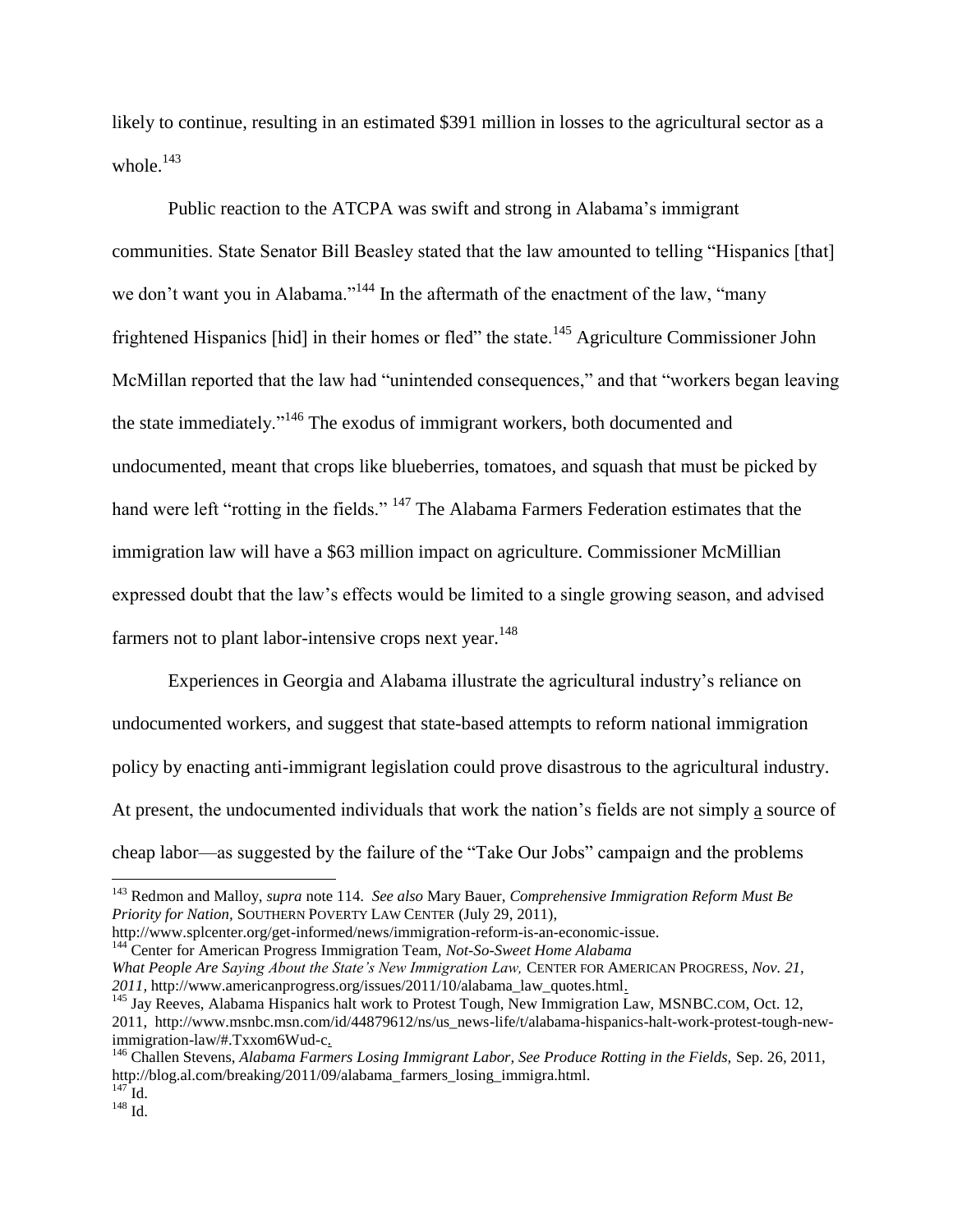inherent in the guest worker program, such laborers are the only readily available source. Amongst the industries that rely on undocumented laborers, agriculture is unique because of the high percentage of undocumented workers that comprise the total workforce and the lack of viable alternatives. "Losing those workers would be devastating. American farms would go under, America would be less secure, and we would see a mass offshoring of jobs, including all of the upstream and downstream American jobs supported by agriculture."<sup>149</sup> Necessary reforms to the present immigration system must recognize the centrality of undocumented workers to the agricultural sector of the U.S. economy and ensure that the human rights of those individuals are protected.

Enforcement-only measures enacted on a state-by-state basis are a troubling method of attempting to restore the rule of law to the reality of contemporary migration to the United States. Such measures threaten to destroy the present ability of agricultural workers to migrate from state to state as work ebbs and flows in different places. Take, for example, the disparate treatment of undocumented workers imposed by California, Arizona, and Utah. In 2011, California enacted the "Employment Acceleration Act," which prohibited state and local governments from requiring employers to use E-Verify.<sup>150</sup> In contrast, the Legal Arizona Workers Act mandates that all employers use the E-Verify system, and encourages citizens to report violations of the prohibition on hiring undocumented workers.<sup>151</sup> Utah adopted a legislative package that, like California, recognizes the importance of undocumented workers to the state's economy. While Utah seeks to enforce the federal prohibition on hiring undocumented

<sup>&</sup>lt;sup>149</sup> Hearing Before the Subcommittee on Immigration Policy and Enforcement, H. Comm. On the Judiciary, 112<sup>th</sup> Congress, (2011) a*vailable at* http://judiciary.house.gov/hearings/printers/112th/112-44\_66887.PDF. <sup>150</sup>Bernice Yueng, *State Poised to Restrict use of E-Verify Database,* CALIFORNIA WATCH, Sep. 16, 2011, <http://californiawatch.org/dailyreport/state-poised-restrict-use-e-verify-database-12631>

<sup>151</sup> The Attorney General of Arizona, *Frequently Asked Questions (FAQ) about the Arizona Legal Workers Act* (last visited March 8, 2011) http://www.azag.gov/LegalAZWorkersAct/.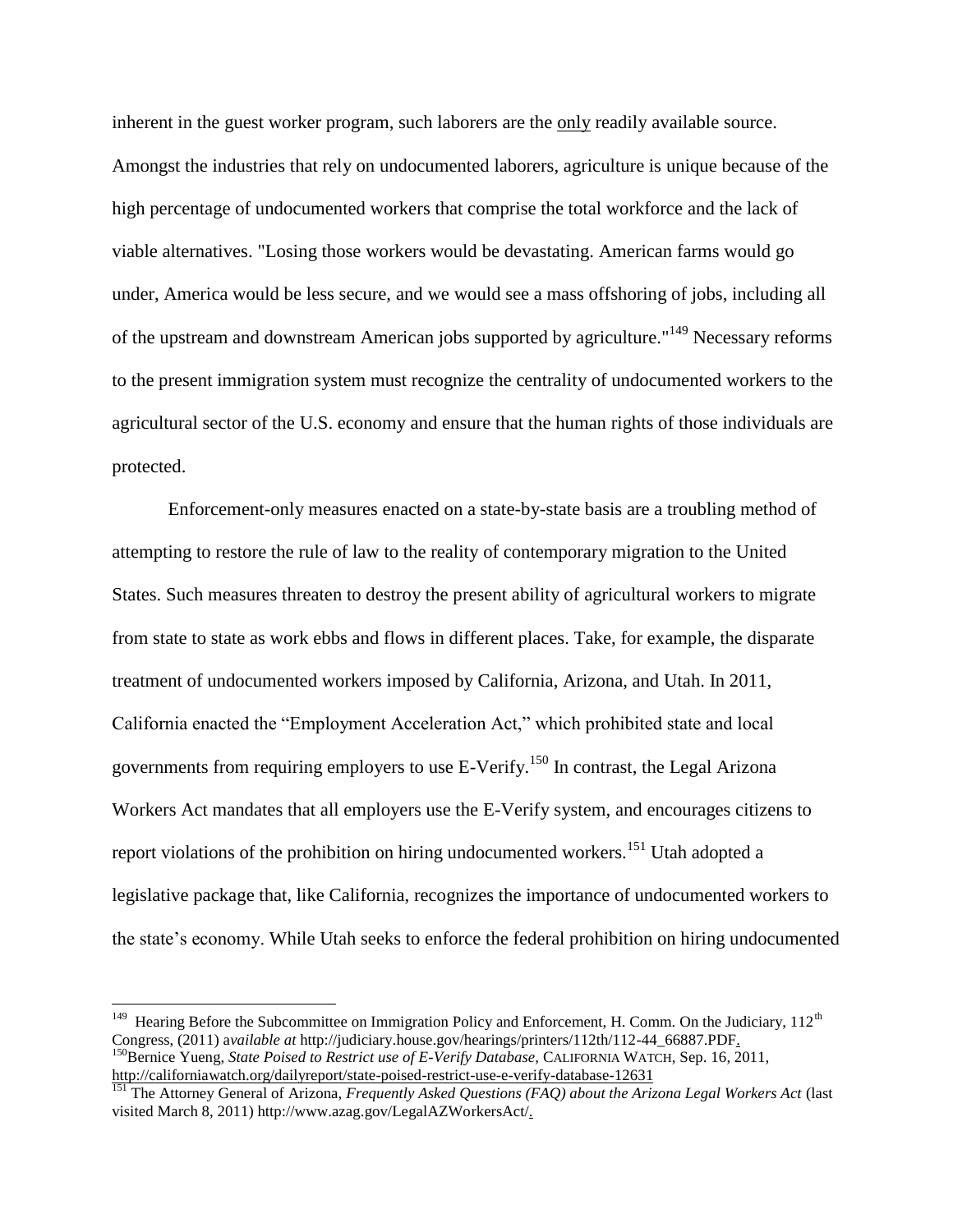workers, it provides an alternative source of labor by creating a guest worker program operated at the state level.<sup>152</sup> Thus, after the enactment of immigration legislation in Arizona and Utah, an undocumented laborer willing to harvest avocados in California, apples in Utah, and cantaloupe in Arizona would be able to work in California, required to obtain a special permit to work in Utah, and unable to work in Arizona.<sup>153</sup> Immigration policies that vary from state to state threaten to create a glut of workers in some states and a dearth in others, despite the fact that the need for workers may be identical.

Sustainable agriculture requires a sustainable immigration policy. In the long-term, policy makers must consider an overhaul of the system used to admit workers and others into the country. IRCA's failure suggests that unworkable visa programs created to a cycle of rampant disregard for the immigration system and the ultimate entrenchment of individuals who have entered the country in violation of the law. Instead, the federal government should endeavor to put in place a visa system which takes into account the agricultural sector's need for immigrant laborers, and, in recognition of that need, endeavors to compensate those individuals for their service by affording them legal status, stability, and protection from overreaching employers.

Attempts to maintain a subclass of agricultural workers or some temporary form of visa tying laborers to farm work in general or to specific farmers must be dissuaded. While Utah's innovative guest worker program is attractive because it serves both the interests of farmers and

 $\overline{a}$ 

<sup>&</sup>lt;sup>152</sup> Utah Illegal Immigration Enforcement Act, Utah Code Ann. 63G-12-201 (West 2011). The Illegal immigration enforcement act includes a state-based guest worker program. Individuals who currently live in Utah, are over the age of eighteen, and provide documentation of a contract for hire are eligible to apply for a guest worker permit. Workers who entered the US without inspection must pay a fee of \$2,500; those who entered the United States legally but have since fallen out of status are required to pay \$1,000. Members of the guest worker's immediate family currently residing in Utah are eligible to apply for an immediate family permit. Utah Code Ann 63G-12-205. The law also mandates that guest workers "in good faith use best efforts to become proficient in English." Utah Code Ann. 63G-12-209

<sup>&</sup>lt;sup>153</sup> Noah Bond, Utah bill Would Punish Businesses who Hire Undocumented Workers, ABC4.COM, MAY 27, 2011, http://www.abc4.com/content/news/state/story/Utah-bill-would-punish-businesses-who-hire/M6Xc8ac5 ki\_E7z\_VET\_Wg.cspx.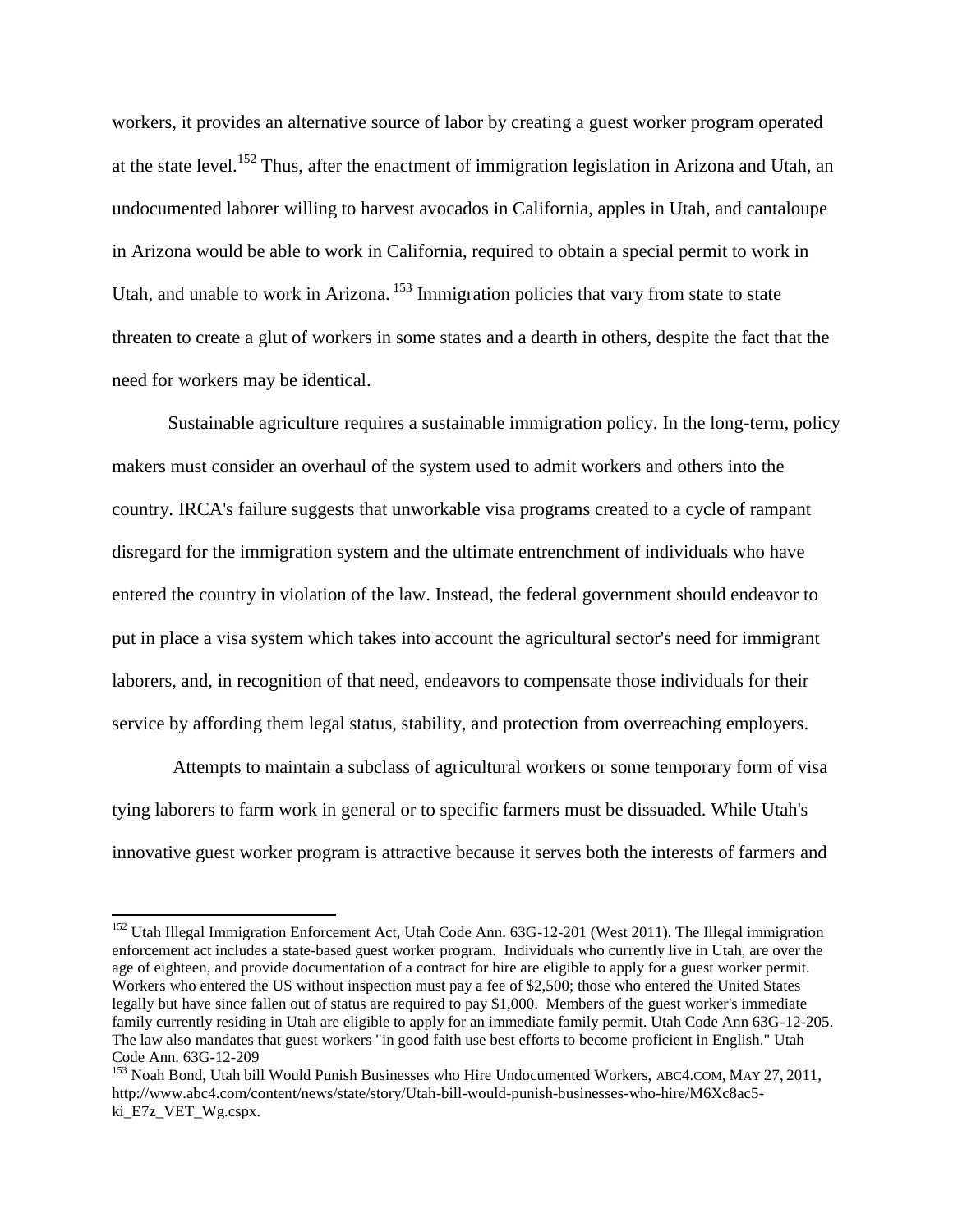agricultural workers by allowing present laborers to continue working, analogous state-based efforts should at best be considered a stop-gap measure in the absence of comprehensive immigration reform, and not a true solution to the immigration quagmire.<sup>154</sup> The 'Utah solution' is not a long-term solution to current conflict between immigration law and nation's reliance on undocumented agricultural workers. Like the troubled federal H-2a program, Utah's program provides workers with temporary status that is tied to the employer, thereby prompting human rights abuses like those described above. The Utah program provides legal status only for individuals living or working in the state prior to May 10, 2011. If successful, this program will thereby ensure an adequate number of laborers in the short term.<sup>155</sup> However, it makes no provision for what will happen should the number of workers who fit that criteria suddenly shrink.<sup>156</sup> Furthermore, Utah's two-year work permit is temporary in nature, thus furthering the instability already endemic in the agricultural sector.<sup>157</sup>

<sup>&</sup>lt;sup>154</sup>Utah Illegal Immigration Enforcement Act, *supra* note 152. On its face, the Utah program appears attentive to worker's rights as members of a worker's immediate family are also granted temporary legal status, and employers must provide basic health insurance coverage.

<sup>&</sup>lt;sup>155</sup> On June 15, 2012, the Obama announced a federal short-term alternative to comprehensive immigration reform: the Deferred Action for Child Arrivals ("DACA") program. Secretary of Homeland Security Janet Napolitano issued a memoranda to the USCIS and USCPB directing that prosecutorial discretion should be exercised in favor of young immigrants under the age of 31 who arrived in the U.S. before the age of sixteen and submit an application demonstrating residency, education, and conduct requirements beginning on August 15, 2012. *Memoranda for David V. Aguilar, Acting Commissioner, U.S. Customs and Border Protection: Exercising Prosecutorial Discretion for Individuals who Came to the United States as Children*, DEPARTMENT OF HOMELAND SECURITY (June 15, 2012), http://www.ice.gov/doclib/about/offices/ero/pdf/s1-certain-young-people.pdf. While the effects of this policy remain to be seen, DACA's chief accomplishment is offering temporary status and work permits to qualifying individuals. DACA does not offer a path to residency or citizenship, and it is unclear what status individuals who receive such status will be afforded at the end of the two year period during which prosecutorial discretion will be recognized. Alejandro Mayorkas, *Deferred Action for Childhood Arrivals: Who Can Be Considered?* THE WHITE HOUSE BLOG (August 15, 2012 11:55 AM), http://www.whitehouse.gov/blog/2012/08/15/deferred-action-childhoodarrivals-who-can-be-considered. Like the Utah Plan, DACA is perhaps no more than a Band-Aid on the gaping wound that is U.S. immigration policy in the twenty-first century. While innovative temporary solutions to Congress' failure to enact comprehensive immigration reform, both programs regrettably fail to afford such individuals full rights or a path to permanent legal status and to address wider policy concerns. <sup>156</sup>Utah Illegal Immigration Enforcement Act, Utah Code Ann. 63G-12-205 (West 2011).

<sup>157</sup> Utah Illegal Immigration Enforcement Act, Utah Code Ann. § 63G-12-207. The Utah program allows for renewal of a work permit, provided that the applicant demonstrates "best efforts" to become proficient in English.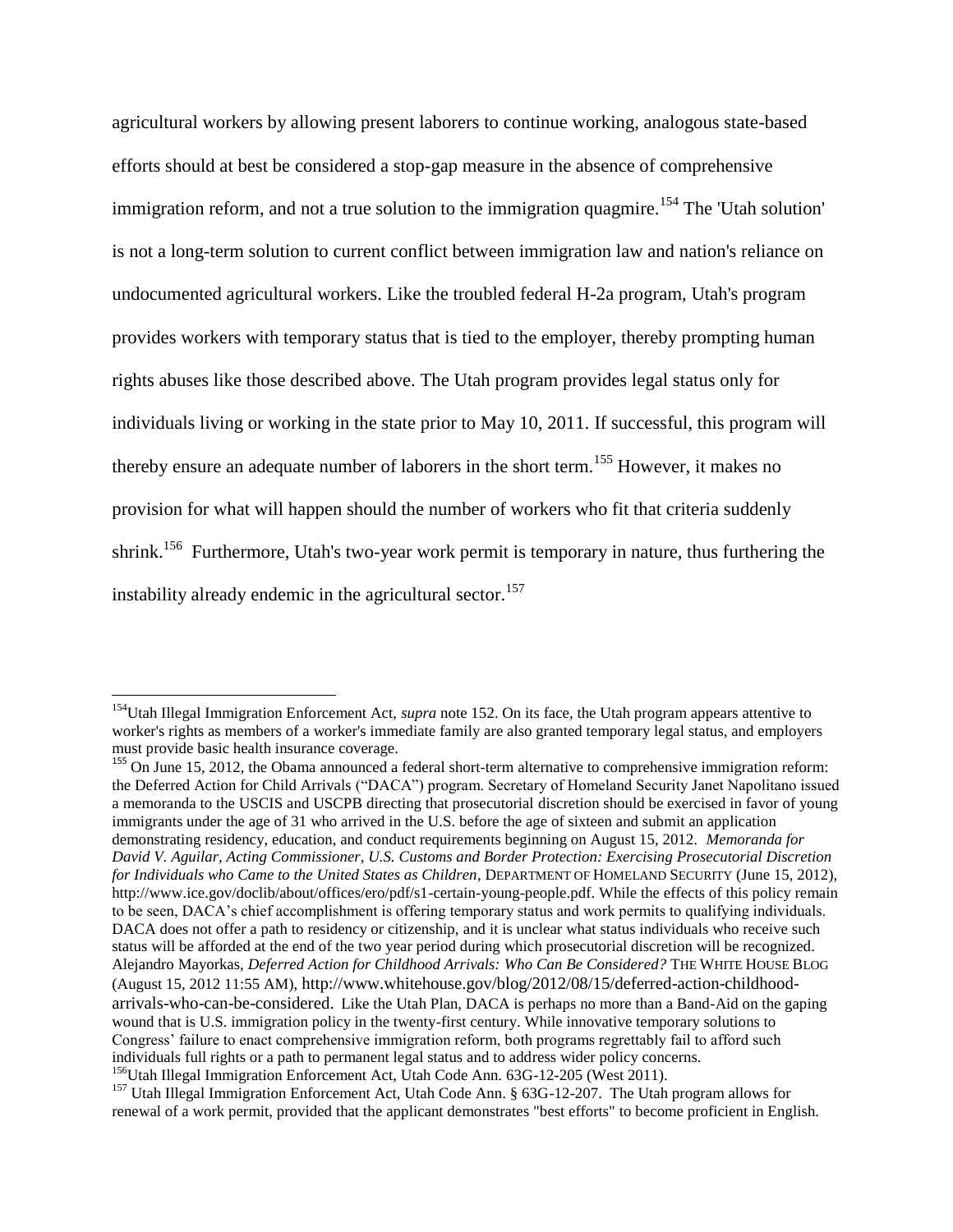Resolving the conflict between immigration law and reality requires recognition of the fact that individuals who lack legal status play a crucial role in the agricultural sector of the U.S. economy. Following this basic recognition, the federal government must determine how best to handle this large group of people. Given the hardships involved in obtaining substitute farmworkers, wholesale removal of such individuals from the nation's fields is impractical. The importance of agricultural workers to the national economy necessitates that the federal government take steps to afford these individuals some form of legal status that will simultaneously enable them to continue working and offer protection for basic human rights.

State-based efforts to encourage undocumented immigrants to self-deport threaten to create labor shortages that will prove ruinous to the agricultural sector of the United States economy. In the short term, the federal government must implement an amnesty program, akin to the special agricultural worker program created by IRCA in 1986, to compensate long-time agricultural workers for their service by affording them legal status.<sup>158</sup> Such a program would prevent a labor interruption, as the individuals already present in the United States who possess the necessary skill set and are accustomed to the demands of agriculture would be permitted to remain. In return for retaining a sufficient labor force, agricultural employers should be subject to strict federal oversight to ensure that they adhere to labor standards.

It is undisputed that passing comprehensive immigration reform will require a complex political tango marked by cooperation on both sides of the aisle. In enacting legislation for the benefit of present agricultural workers, conservative elements of Congress could be placated by placing restrictions on the program requiring that workers pay a fine as retribution for skirting

 $\overline{a}$ 

<sup>158</sup> *See also* Motomora, *supra* note 29. (arguing that "tolerance of a substantial undocumented population may even be a rational admissions scheme. Inviting immigrants outside the law and then periodically legalizing those with strong work histories--an approach that relies heavily on a flexible notion of unlawful presence--may be more accurate and efficient than trying to identify ex ante who the best economic contributors will be.")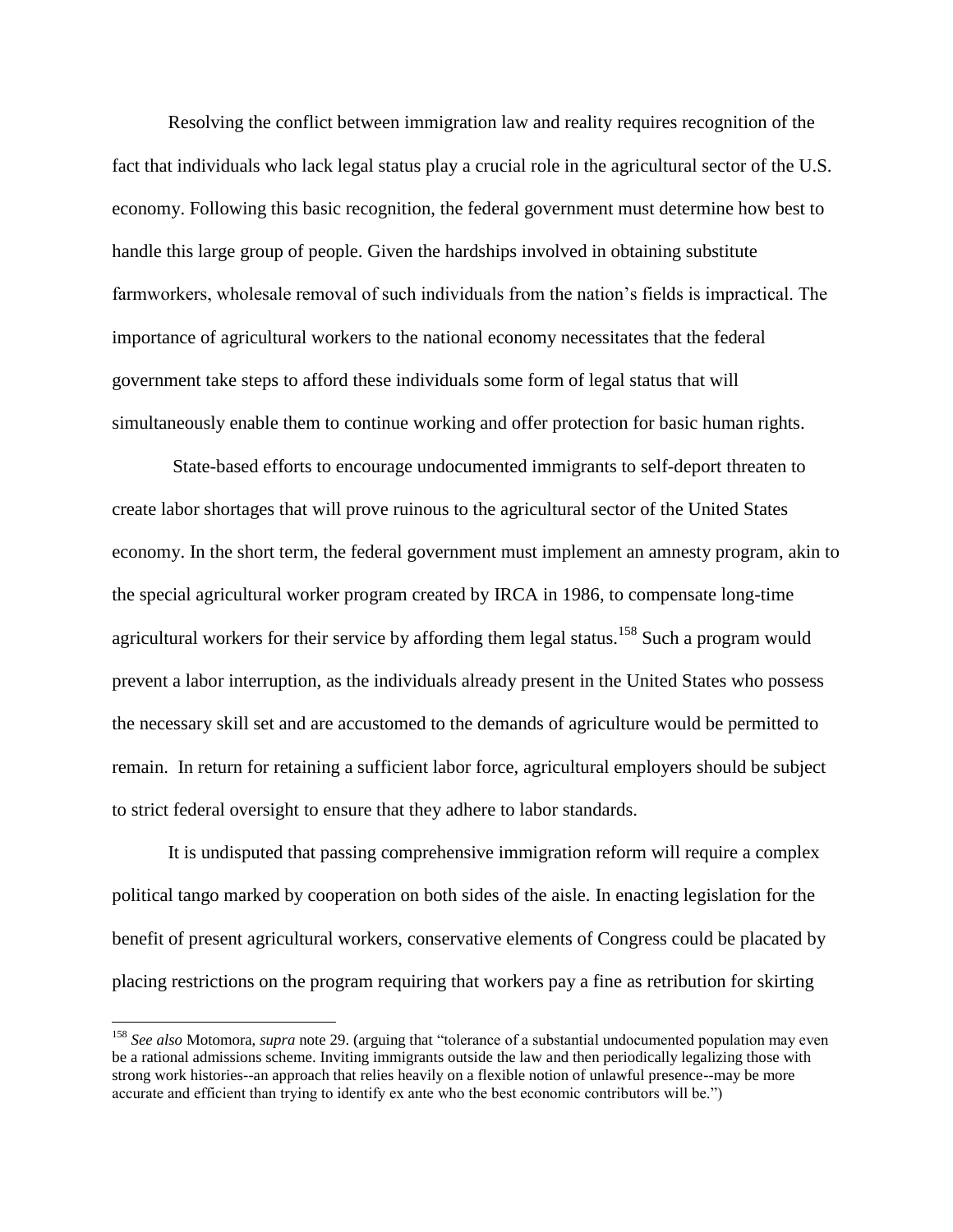the immigration laws and, perhaps, requiring that applicants undertake best efforts to learn English and civics, akin to that currently imposed on applicants for naturalization. Laborers who chose to pay the fine and who met residency, work, and civics requirements should be afforded legal permanent residency. Affording now-undocumented farm workers full membership in U.S. society would simultaneously ensure the existence of an adequate workforce in the immediate future and that the labor rights of such individuals are protected.

Perhaps most critically, the United States must reconsider its attitude towards undocumented farmworkers. Recent experiences in Georgia and Alabama have proven that when these laborers decide not to show up for work, crops rot in the fields. U.S. policy must reflect the fact that notions of immigration laborers as "disposable" and "easily sent home" when not immediately needed are antiquated and must be abandoned.<sup>159</sup>

#### **V. Conclusion**

Anti-immigrant legislation that seeks to push undocumented immigrants across state and national borders threatens to create a labor shortage that could cripple the nation's agricultural industry. "Restrictive immigration policies" threaten "the viability of agricultural subsectors that remain heavily dependent on farm labor, especially fruit, tree nuts, vegetables, and horticulture."<sup>160</sup> The mere threat of such legislation was enough to intimidate laborers from showing up at cotton ginning time in Oklahoma;<sup>161</sup> in Georgia, even before the IIREA was signed into law, workers concerned about coming to the state went elsewhere and were absent at harvest time.<sup>162</sup> Experience has shown that, in large part, United States citizens and work-

<sup>159</sup> Motomura, *supra* note 29.

<sup>160</sup> William Kandel, *Hired Farmworkers a Major Input For Some U.S. Farm Sectors*, AMBER WAVES, April 2008, http://www.ers.usda.gov/AmberWaves/April08/Features/HiredFarm.htm.

<sup>161</sup> Associated Press, *Anti-illegal Immigration Law Affecting Agricultural Sector*, TULSA WORLD, 11/4/2007, http://www.tulsaworld.com/news/article.aspx?subjectID=12&articleID=071104\_1\_LAWTO37824.

<sup>&</sup>lt;sup>162</sup> NPR Staff, *Cost Of Georgia's Immigration Laws Passed To Farms*, NATIONAL PUBLIC RADIO, July 2, 2011, http://www.npr.org/2011/07/02/137572612/cost-of-georgias-immigration-laws-passed-to-farms.